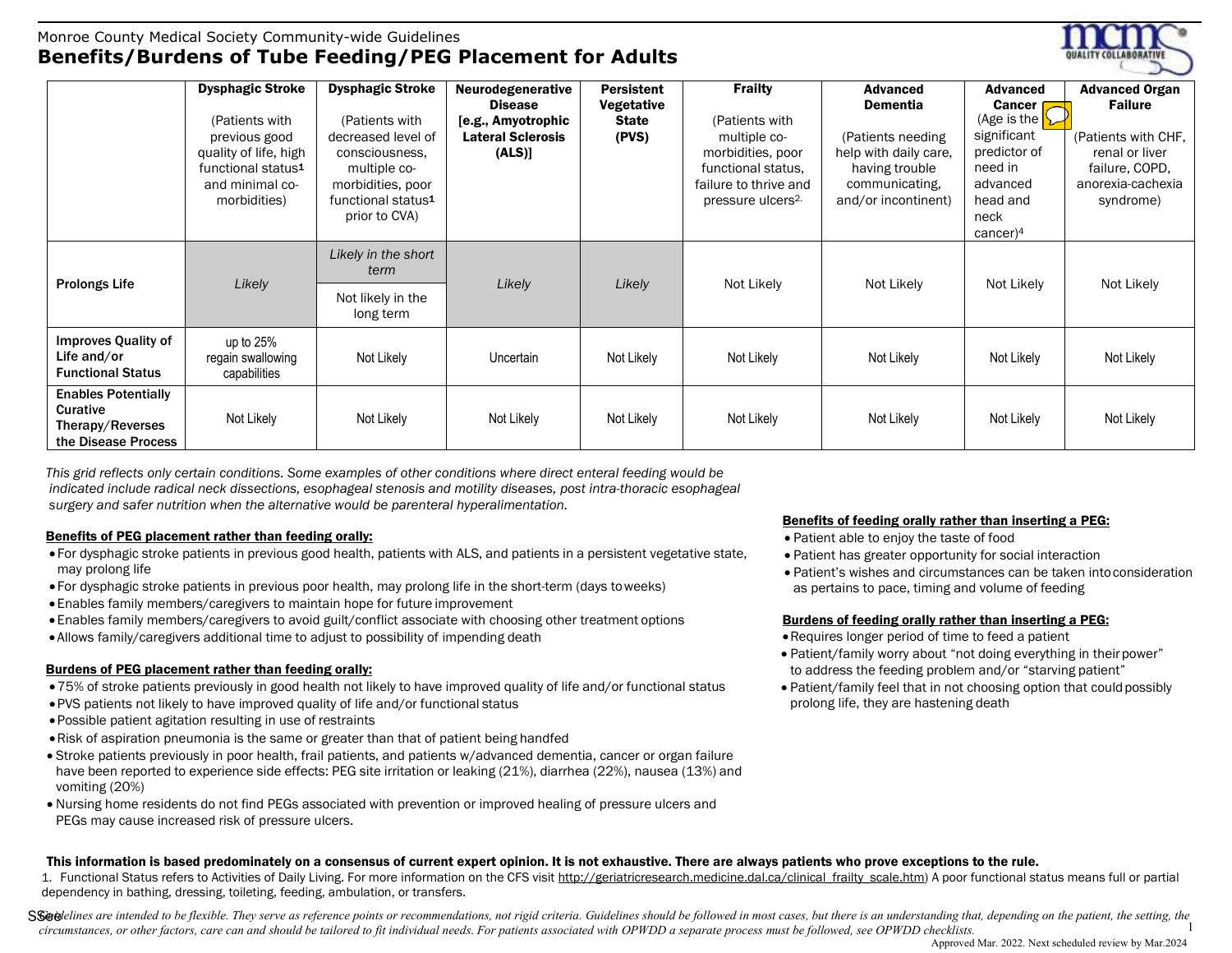2. Matched residents with and without a PEG insertion showed comparable sociodemographic characteristic, rates of feeding tube risk factors, and mortality. Adjusted for risk factors, hospitalized NH residents receiving a PEG tube were 2.27 times more likely to develop a new pressure ulcer (95% Cl, 1.95-2.65). Conversely, those with a pressure ulcer were less likely to have the ulcer heal when they had a PEG tube inserted (OR 0.70 [95% CI, 0.55-0.89]). Teno JM, Gozalo P, Mitchell SL, Kuo S, Fulton AT, Mor V. Feeding Tubes and the Prevention or Healing of Pressure Ulcers. [Archives of internal](http://www.ncbi.nlm.nih.gov/pmc/articles/PMC3555136/) [medicine. 2](http://www.ncbi.nlm.nih.gov/pmc/articles/PMC3555136/)012;172(9):697-701. doi:10.1001/archinternmed.2012.1200.

3. Callahan CM, Haag KM, Weinberger M, et.al. Outcomes of Percutaneous Endoscopic Gastrostomy among Older Adults in a Community Setting. J Am Geriatr Soc. 2000 Sep;48(9):1048-5

4. Sachdev, S., Refaat, T., Bacchus, I.D. et al. Age most significant predictor of requiring enteral feeding in head-and-neck cancer patients. Radiat Oncol 10, 93 (2015).

5. Teno JM, Gozalo P, Mitchell SL, Kuo S, Fulton AT, Mor V. Feeding tubes and the prevention or healing of pressure ulcers. Arch Intern Med. 2012 May 14;172(9):697-701. doi:

10.1001/archinternmed.2012.1200. PMID: 22782196; PMCID: PMC3555136.

SSee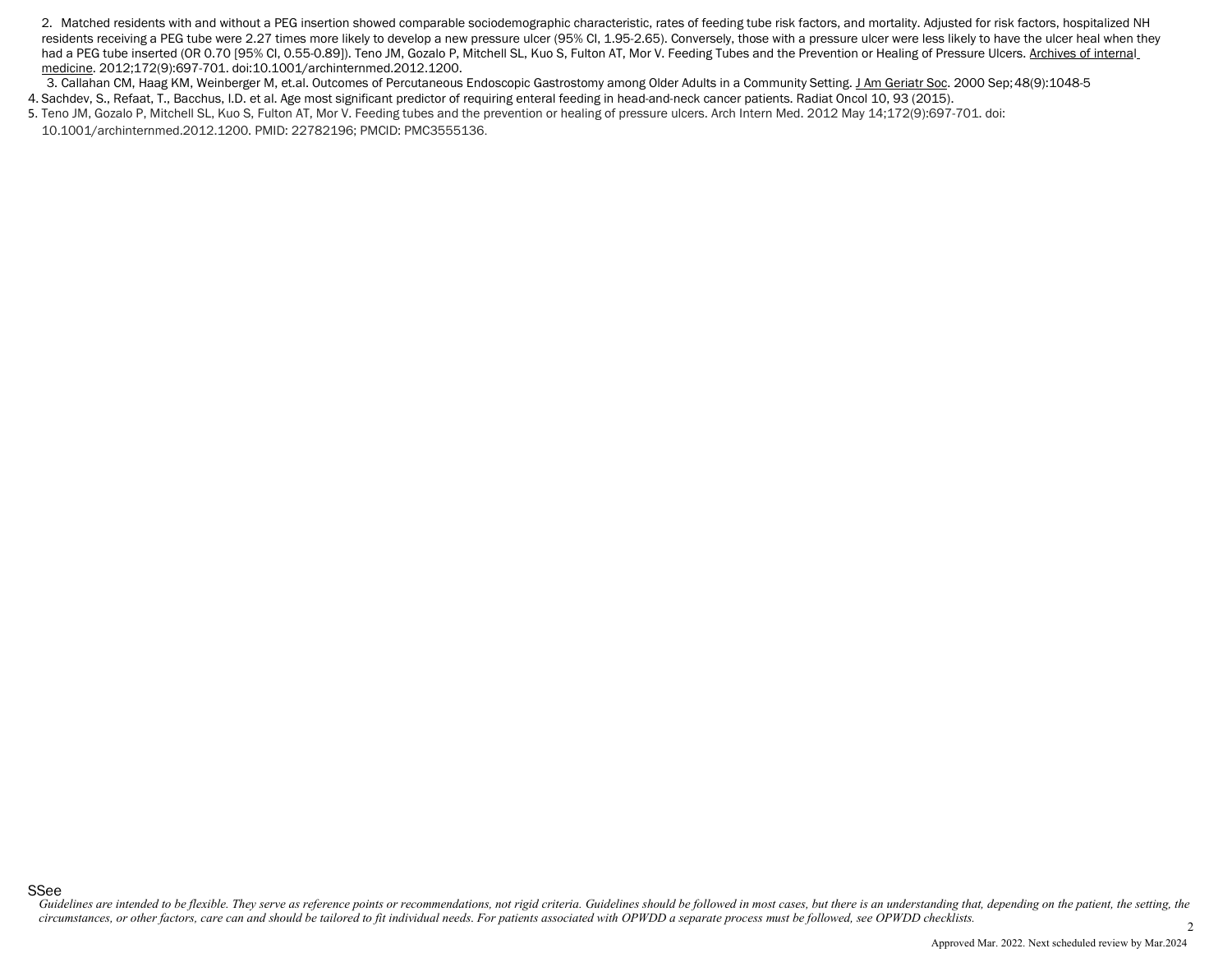### Monroe County Medical Society Community-wide Guidelines **Benefits/Burdens of Tube Feeding/PEG Placement for Adults** Legal and Ethical Issues



| For patients<br>who <b>CAN</b> make<br>decisions for<br>themselves,<br>For patients | <b>Usual standards of informed</b><br>consent (or refusal) apply. This<br>applies to persons with<br>developmental disabilities<br>who can decide.<br>Patient has completed a | Like with any other procedure, the physician, nurse practitioner or physician assistant will discuss the pros and cons of a feeding tube with<br>the patient, and, if clinically indicated, the<br>patient can agree to have one or not. If they choose to have a feeding tube at one point in time, they can choose to withdraw it at a later<br>date if it is no longer meeting their goals or needs (provided they still have decision-making capacity). If a patient chooses not to have a<br>feeding tube, food and fluids are offered as tolerated using careful hand feeding.<br>Formally choosing someone to serve as his/her health care "agent", the agent is required to make decisions for the patient according to                                                                                                                                                                                                                                                                                                                                                                                                                                                                                                                                                                                                                                                                                                                                                                                                                                                                                                                                                                                                                                                                                                                                                                                                                                                                                                                                                                                                                                                                                                                                                                                                                                                                                                                                                                                                                                                  |                                                                                                                                                                                                                                                                  |
|-------------------------------------------------------------------------------------|-------------------------------------------------------------------------------------------------------------------------------------------------------------------------------|----------------------------------------------------------------------------------------------------------------------------------------------------------------------------------------------------------------------------------------------------------------------------------------------------------------------------------------------------------------------------------------------------------------------------------------------------------------------------------------------------------------------------------------------------------------------------------------------------------------------------------------------------------------------------------------------------------------------------------------------------------------------------------------------------------------------------------------------------------------------------------------------------------------------------------------------------------------------------------------------------------------------------------------------------------------------------------------------------------------------------------------------------------------------------------------------------------------------------------------------------------------------------------------------------------------------------------------------------------------------------------------------------------------------------------------------------------------------------------------------------------------------------------------------------------------------------------------------------------------------------------------------------------------------------------------------------------------------------------------------------------------------------------------------------------------------------------------------------------------------------------------------------------------------------------------------------------------------------------------------------------------------------------------------------------------------------------------------------------------------------------------------------------------------------------------------------------------------------------------------------------------------------------------------------------------------------------------------------------------------------------------------------------------------------------------------------------------------------------------------------------------------------------------------------------------------------------|------------------------------------------------------------------------------------------------------------------------------------------------------------------------------------------------------------------------------------------------------------------|
| who <b>CANNOT</b><br>make decisions<br>for themselves,                              | health care proxy form or has<br>the ability to choose a health<br>care agent. This applies to<br>persons with developmental<br>disabilities.                                 | what is known about the patient's wishes, or, if unknown, according to the patient's best interests. The agent can make all end-of-life<br>decisions on the patient's behalf, but the decision must be based on "reasonable knowledge" of the patient's wishes in the case of<br>withdrawing or withholding of tube feeding. For this reason, it is helpful for the signed health care proxy form to include a statement<br>indicating that conversations have occurred between the patient and the health care agent about artificial hydration and nutrition (tube<br>feeding).                                                                                                                                                                                                                                                                                                                                                                                                                                                                                                                                                                                                                                                                                                                                                                                                                                                                                                                                                                                                                                                                                                                                                                                                                                                                                                                                                                                                                                                                                                                                                                                                                                                                                                                                                                                                                                                                                                                                                                                                |                                                                                                                                                                                                                                                                  |
|                                                                                     | Patient has not completed a<br>health care proxy form and the<br>person does not have<br>developmental disability.                                                            | The legal standard for withholding or withdrawing a feeding tube is currently different depending upon whether the patient resides is in a<br>medical facility (hospital or nursing home) or community (e.g. patient's home, assisted living facility, etc.). As of September 2011, under<br>New York State law "hospital" means a general hospital or hospice.                                                                                                                                                                                                                                                                                                                                                                                                                                                                                                                                                                                                                                                                                                                                                                                                                                                                                                                                                                                                                                                                                                                                                                                                                                                                                                                                                                                                                                                                                                                                                                                                                                                                                                                                                                                                                                                                                                                                                                                                                                                                                                                                                                                                                  |                                                                                                                                                                                                                                                                  |
|                                                                                     |                                                                                                                                                                               | If such a patient is in hospital or nursing home or hospice,<br>New York State law allows for surrogate decision makers to make decisions about tube feeding based upon "substituted judgment"<br>(what is known about, the patient's wishes), or if unknown based on the patient's best interests. Surrogate decision makers in NYS<br>are in order of priority:<br>1. A patient's authorized guardian<br>2. Spouse (if not legally separated) or domestic partner<br>3. Son or daughter over the age of 18<br>close friend)<br>Additionally, under this circumstance, two physicians or nurse practitioners or physician assistants must concur that either:<br>i. the patient has an illness or injury expected to cause death within six months, or<br>ii. the patient is permanently unconscious, or<br>iii. treatment is inhumane or extraordinarily burdensome and the patient has an irreversible or incurable condition<br>Special requirements exist for an Ethics Review Committee to determine that patient-centered and clinical standards are met:<br>decision to withhold or withdraw a feedingtube<br>ii. In a nursing home, for all life-sustaining treatment, including a feeding tube, if the clinical standard that the patient meets is<br>"treatment is inhumane or extraordinarily burdensome and the patient has an irreversible or incurable condition".<br>If the patient in a hospital or nursing home has not completed a health care proxy form and no surrogate from the list is<br>available, decisions about withholding or withdrawing tube feeding can be made if two physicians or nurse practitioners or physician<br>assistants* concur that:<br>i. life sustaining treatment offers no medical benefit and the patient will die imminently even if treatment is provided, AND<br>ii. the provision of life sustaining treatment would violate accepted medical standards<br>If the patient has not completed a health care proxy form and is not in hospital or nursing home, the legal standard for making<br>a decision about withholding or withdrawing of feeding tubes is "clear and convincing evidence" of the patient's wishes. A patient in<br>hospice in the community follows the same procedures as in the hospital. A prior written statement about feeding tubes or artificial<br>nutrition in a Living Will, completion of the New York State Medical Orders for Life Sustaining Treatment (MOLST) or clear prior oral<br>statements by the patient about his or her wishes may provide "clear and<br>convincing evidence." | 4. Parent<br>5. Brother/sister (age 18 or over)<br>6. Close friend (Must complete a signed statement as a<br>i. In a hospital, <i>other than a hospice</i> , if the attending physician or attending nurse practitioner or physician assistant* disagrees with a |
|                                                                                     | Patient has not completed a<br>health care proxy form, does<br>not have the ability to choose<br>a health care agent and the<br>person has developmental<br>disabilities.     | Physicians must follow the § 1750-b process as outlined on the MOLST Legal Requirements Checklist for Individuals with Developmental<br>Disabilities. Two physicians must determine to a reasonable degree of medical certainty that both of the following conditions are met:<br>(1) the individual has one of the following medical conditions: a. a terminal condition; (briefly describe); or b. permanent unconsciousness; or<br>c. a medical condition other than DD which requires LST, is irreversible and which will continue indefinitely (briefly describe) AND (2) the LST<br>would impose an extraordinary burden on the individual in light of: a. the person's medical condition other than DD (briefly explain) and<br>b. the expected outcome of the LST, notwithstanding the person's DD (briefly explain.) If the 1750-b surrogate has requested that artificially<br>provided nutrition or hydration be withdrawn or withheld, one of the following additional factors must also be met: a. there is no reasonable<br>hope of maintaining life (explain); or b. the artificially provided nutrition or hydration poses an extraordinary burden (explain.)                                                                                                                                                                                                                                                                                                                                                                                                                                                                                                                                                                                                                                                                                                                                                                                                                                                                                                                                                                                                                                                                                                                                                                                                                                                                                                                                                                                                    |                                                                                                                                                                                                                                                                  |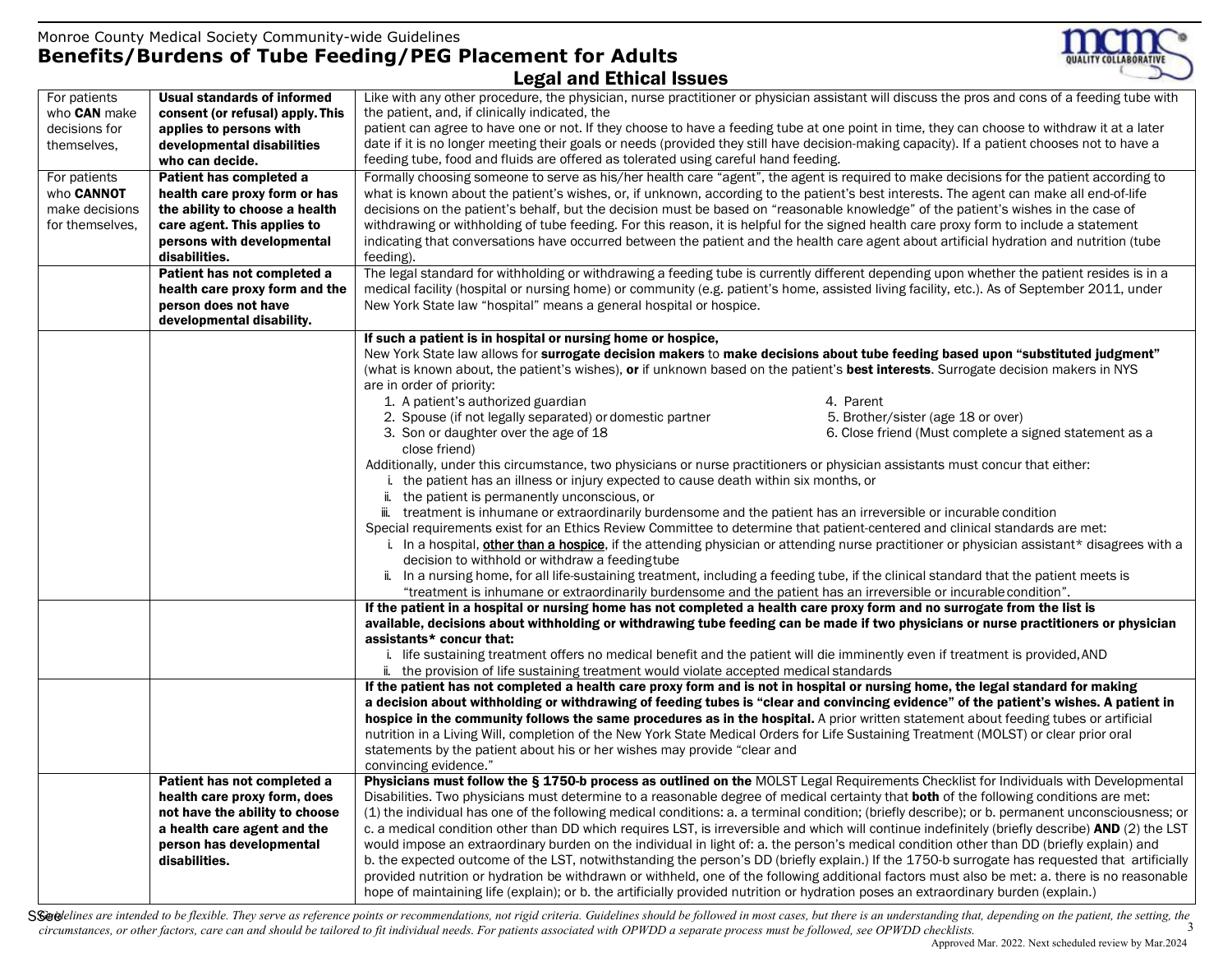SSeclines are intended to be flexible. They serve as reference points or recommendations, not rigid criteria. Guidelines should be followed in most cases, but there is an understanding that, depending on the patient, the s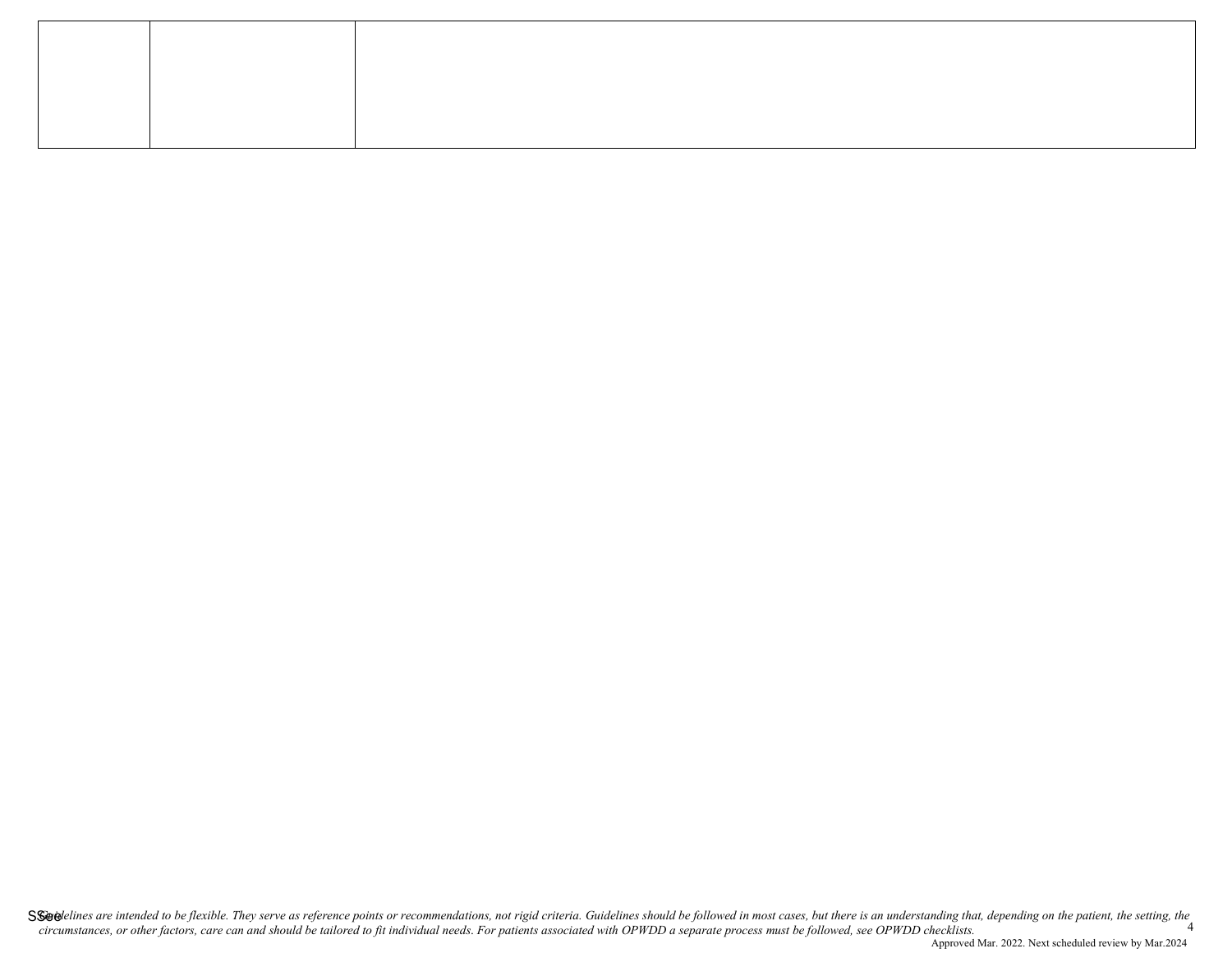### Approach to Adult Patient Unable to Maintain Nutrition

\*Numbers refer to Flow Chart Reference Sheet on page 4

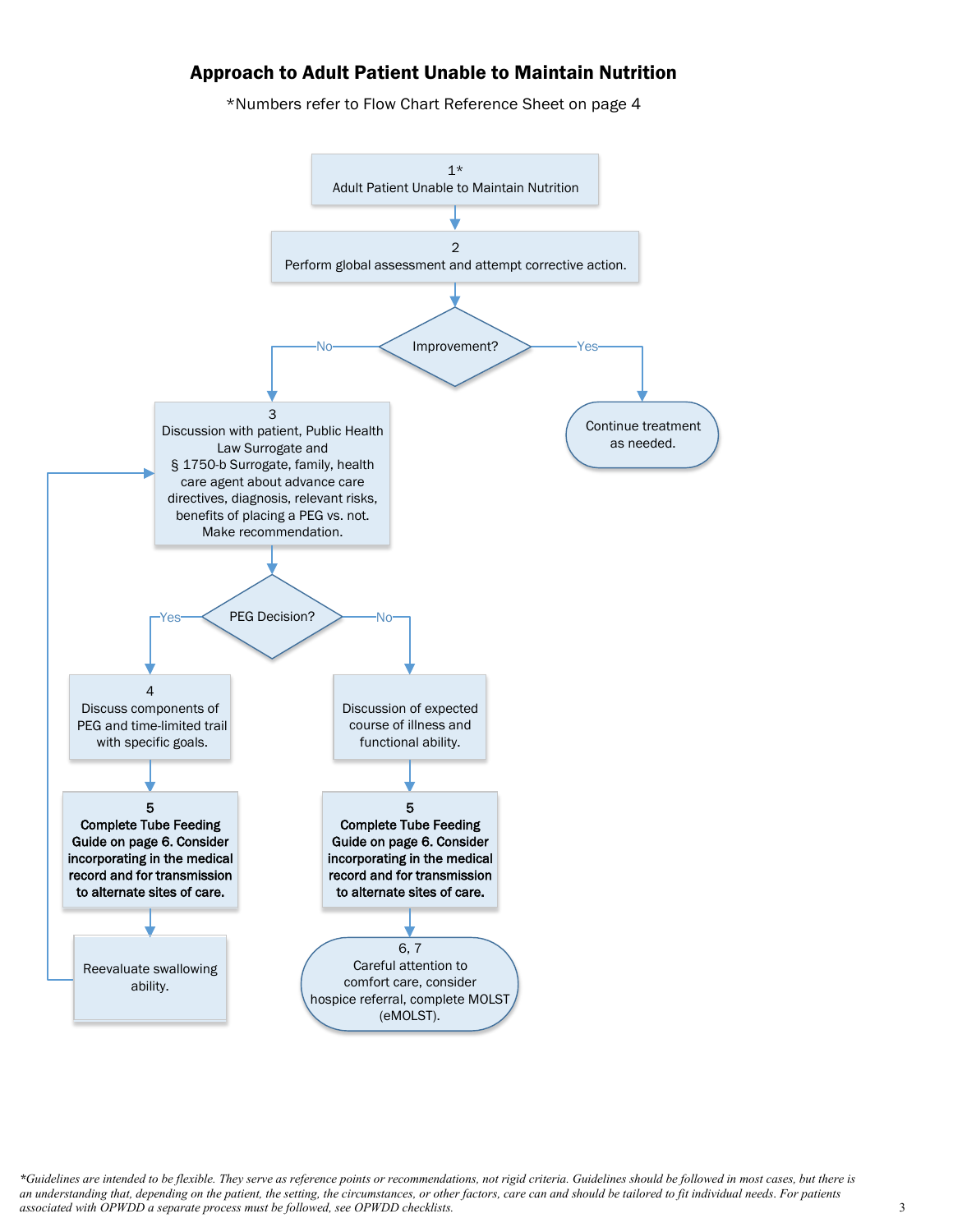### 1. Triggers for Assessment of Eating/Feeding/Nutrition:

- Weight loss
- Decreased eating (> 25 % left uneaten after most meals) NOTE: Clinicians often overestimate % eaten
- Pressure ulcers

### 2. Global Assessment:

#### Assess Parameters of Nutritional Status

- Weight change (1-2% or more in 1 week, 5% or more inone month, 7.5% or more in 3 months, 10% or > in 6 months)
- Account for possible fluid imbalance
- $\triangleright$  Identify Factors that Impede Ability to Take In Adequate Amounts of Food
	- Physical limitations, visual problems
	- Chewing problems (problems with mouth, teeth, dentures)
	- Swallowing problems (feeding position, consistencies, bolus size, conducive environment, stimulus to swallow: verbal and tactile)
- $\triangleright$  Identify Additional Problems in Relation to Nutritional Status
	- Mental (dementia, depression, anxiety, delusions, apathy) • Communication problems resulting in inability to makeneeds known

### Perform Medical Assessment

- Stage of illness, prognosis, pain
- Assess for constipation/fecal impaction
- Adverse medication effects
- Presence of enteral or parenteral feedings
- Apparent aspiration and/or dysphagia following, or in thesetting of acute illness
- Body mass index of < 18.5 KG/meter squared
- Abnormal lab tests (albumin, pre-albumin, cholesterol, lymphocyte count)
- Conditions that decrease nutrient intake (nausea, vomiting, constipation, cancer, shortness of breath, weakness)
- Alterations in taste secondary to medications, dry mouth,food options
- Neurologic conditions
- $\circ$  Address the use of medications that can adversely affect either the ability to eat or the desire to do so. Classes of such drugs include those that induce dry mouth, decrease attentiveness, provoke movement disorders and/or cause GI distress of esophagitis.
- o Specific drugs might include:
	- ❖ sedatives: lorazepam; clonazepam, etc.
	- antipsychotics: risperidone, quetiapine, aripiprazole, etc.
	- cholinergic drugs for Alzheimer's: donepezil, galantamine, rivastigmine; anticholingerics: tolterodine, oxybutynin chloride
	- GI irritants or anorexigenics: NSAIDs, COX IIs, bisphosphonates, opioids, digoxin, theophylline, antibiotics, iron, calcium, memantine, **SSRIS**

### Assess Hydration Status

### 3. Assessment of Knowledge, Values and Goals:

- Conversation with Relevant Individuals Should Include Discussion of
	- their understanding of current illness, health status, functional ability
	- advance directives or what the patient/individual would wantif able to communicate
	- hopes and concerns about future course of illness
	- patient values, preferences, cultural and spiritual concerns

### 4. Discuss/Describe Components of PEG:

- Discuss Time-limited Trial with Specific Goals for Care
	- Return to baseline level of consciousness
	- Acceptable level of functioning
	- Nutritional bridge during an acute illness
- Urine output **Orthostatic hypotension** 
	- general goals for care (not technical options)
	- all viable options for addressing nutritional problems
	- placement, operation, care required of PEG
	- for particular condition, proven benefits and burdens (and the likelihood of both) of placing PEG (see Benefits and Burdensgrid on page 5)
	- Weight gain
	- Healing of pressure sores
	- Improved biochemical markers of nutrition

### $\triangleright$  With All Appropriate Individuals, Discuss Who (and at What Interval) Will Revisit the Decision to Continue the PEG

#### 5. Careful Attention to Comfort Care is Critical:

- Offer and assist eating if needed but do not force food
- Patient preference should determine type and amount of food
- Excellent mouth care is important.

### 6. MOLST (Medical Orders for Life-Sustaining Treatment):

• MOLST is a clinical process designed to facilitate communication between health care professionals and patients with advanced illness (or their Health Care Agent or Public Health Law Surrogate or § 1750-b Surrogate) that facilitates shared informed medical decision-making. The result is a set of portable medical orders documented on a bright pink MOLST form that is applicable in all settings and across care transitions,is reviewable, and respects the patient's goals for care regarding the use of cardiopulmonary resuscitation, intubation and mechanical ventilation, hospitalization, feeding tubes and other life-sustaining interventions. To learn more about MOLST, visi[t CompassionAndSupport.org](https://www.nysemolstregistry.com/Account/Login?ReturnUrl=%2f)[.](https://www.nysemolstregistry.com/Account/Login?ReturnUrl=%2f)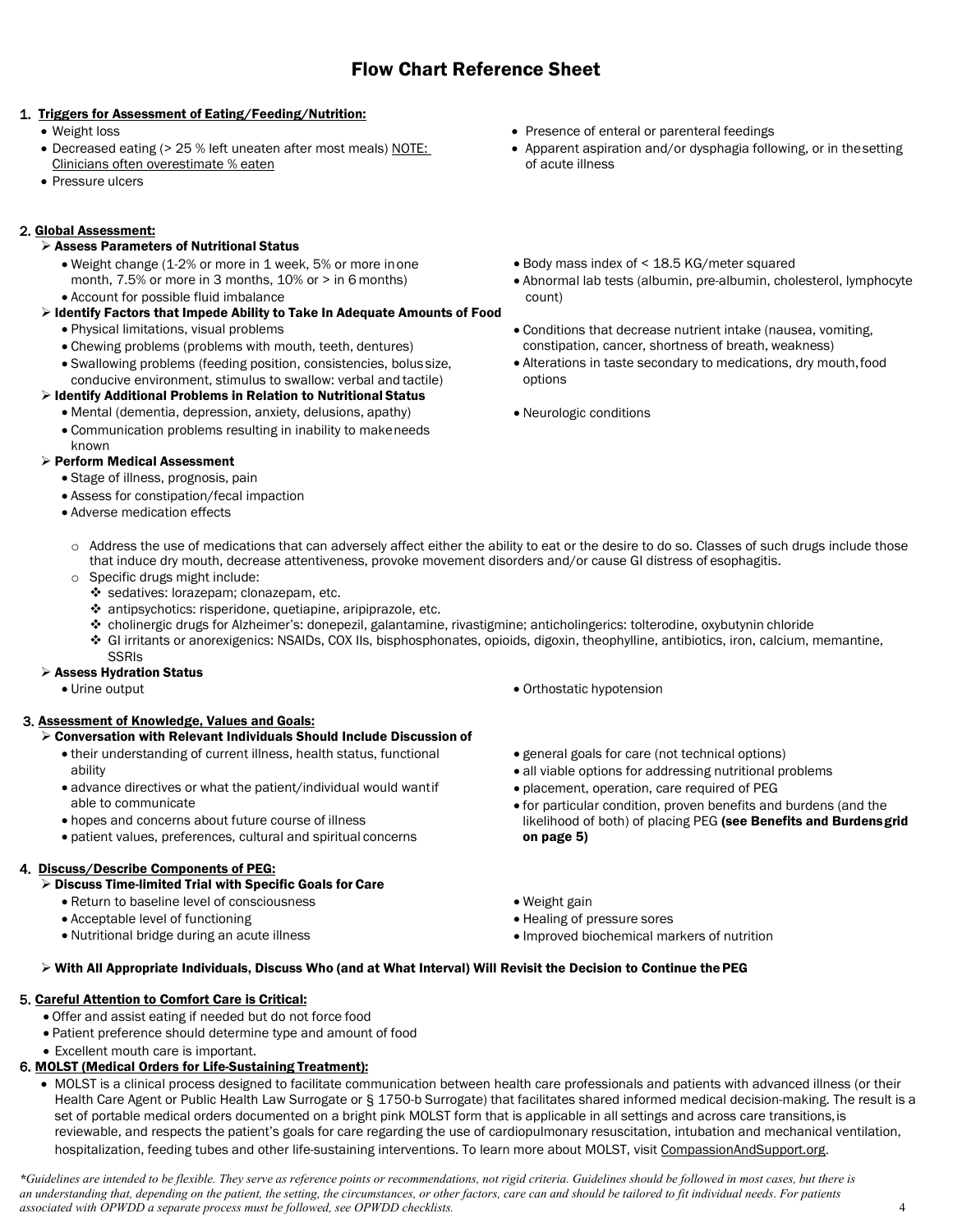

### **Key Recommendations**

- Tube feeding decisions should be guided by principles of shared decision-making:
	- 1. Begin by identifying that there is a feeding tube decision to be made
	- 2. ASK about the patient and family views and experience with current feeding and feeding tubes
		- a. clarify values and preferences
		- b. explore prior experiences
		- c. understand the meaning of the main approaches to the patient and family
		- d. share and explore any prior knowledge of the patient's past or present wishes in this regard
	- 3. TELL the clinician then shares his or her experience, including
		- a. medical knowledge about the patient's disease process andprognosis
		- b. the ability of a feeding tube to alter the disease process andprognosis
		- c. the alternative approach to tube feeding
		- d. any knowledge of the patient's past values if incapacitated
	- 4. ASK if there is information that needs more clarification, or if patient/family have questions about what they have heard
	- 5. ASK the patient and family should be asked what they think the best approach is given information above a. if the clinician agrees, he or she should let it be known that they agree
		- b. if the clinician disagrees, he or she might ask them to say how they came to that conclusion
	- 6. ASK if the family would like to know what the clinician would recommend based on his or her medical knowledge and knowledge of the patient as a person
		- a. the clinician should ask if they would like to hear what he or she recommends
		- b. if they want to know, the clinician should make a recommendation based on medical knowledge about feeding tubes in the patient's medical circumstances in light of what is known about the patient's values
		- c. if they do not want to know, the clinician should offer to talk to them about it in the future if they would like to know
		- d. differences of opinion should be respectfully and carefully negotiated looking for common ground
		- e. a final decision should be postponed until common ground is established (if differences seem unresolvable, then consider a palliative care or ethics consult)
- If tube feeding is elected, develop specific goals and time intervals for reviewing whether these goals have beenachieved.
- Physicians or nurse practitioners or physician assistants\* should consider the following questions before ordering a swallowing evaluation:
	- 1. How was the patient swallowing before the hospitalization?
	- 2. Will the swallow evaluation make a difference for the patient and change the treatment plan?
- Clinicians providing a swallowing evaluation should consider addressing the following questions for follow-up discussions with physicians, nurse practitioners or physician assistants\*:
	- 1. What recommendations do you have about lessening the risk of aspiration while feeding?
	- 2. What recommendations do you have about food preparation to lessen aspiration risk?
	- 3. What recommendations do you have about feeding technique to lessen the risk of aspiration?
	- 4. Will tube feeding in any way lessen the risk of aspiration during natural feeding?
	- 5. What recommendations do you have about making feeding as enjoyable as possible for the patient?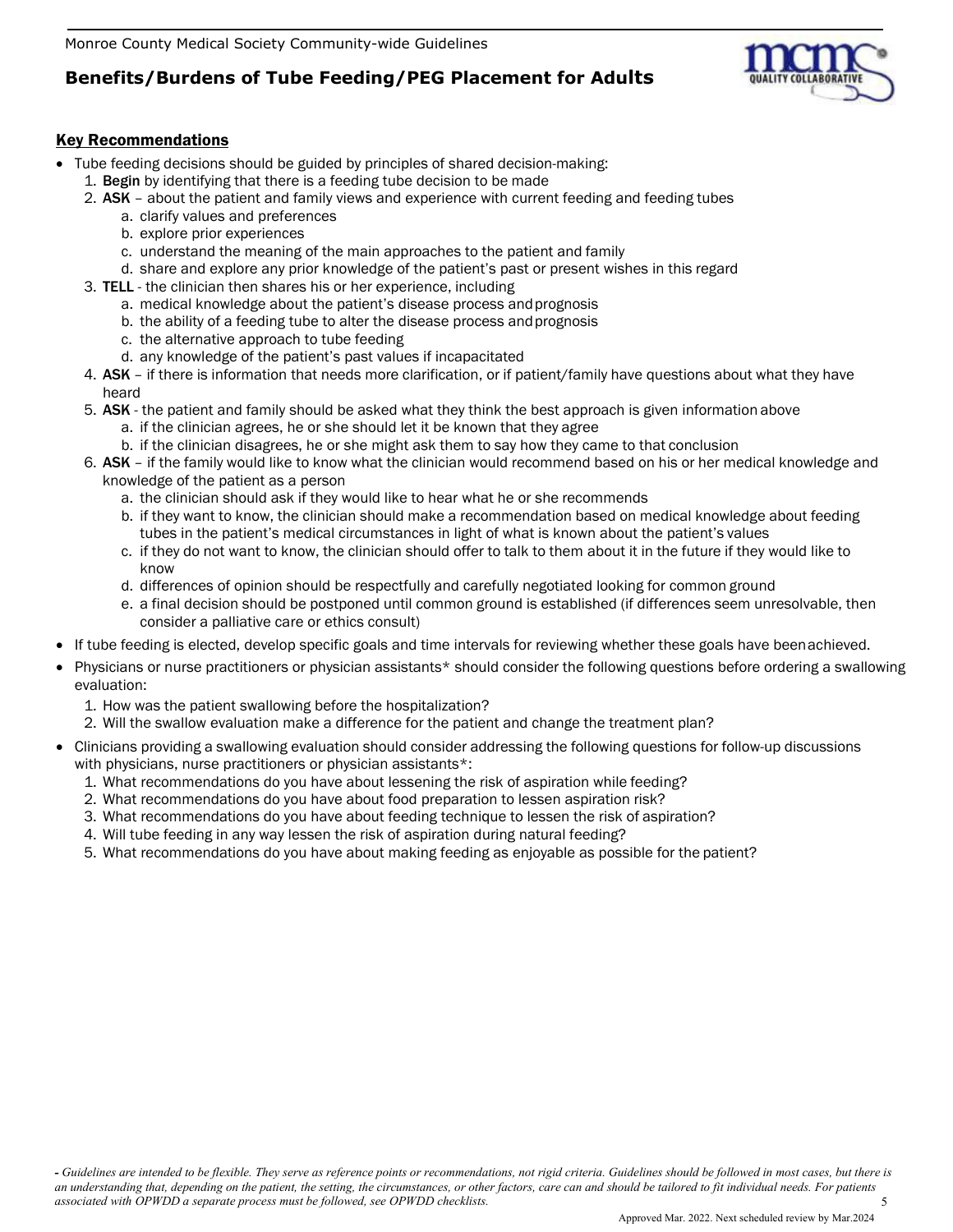

### Tube Feeding/PEG Placement Guide

| <b>Patient Name</b>                                                           |                         | Date of Birth                                                                                                    | Date                                                                                                                              |
|-------------------------------------------------------------------------------|-------------------------|------------------------------------------------------------------------------------------------------------------|-----------------------------------------------------------------------------------------------------------------------------------|
| Complete the blanks and check all that apply:                                 |                         |                                                                                                                  |                                                                                                                                   |
| 1. I have completed a global assessment and:                                  |                         |                                                                                                                  |                                                                                                                                   |
| $\Box$ No reversible factors have been identified                             |                         |                                                                                                                  |                                                                                                                                   |
|                                                                               |                         | $\Box$ Reversible factors have been identified and addressed, but eating/feeding/nutritional assessment have not |                                                                                                                                   |
| shown significant improvement                                                 |                         |                                                                                                                  |                                                                                                                                   |
|                                                                               |                         | Placement table, on page 1 of this guideline, as a method to complete this assessment):                          | 2. For this patient, the assessment of potential benefits of tube feeding are as follows (Refer to Benefits and Burdens of PEG    |
| $\Box$ Likely<br>$\Box$ Uncertain                                             | $\Box$ Not Likely       | to prolong life                                                                                                  |                                                                                                                                   |
| $\Box$ Likely<br>$\Box$ Uncertain                                             | □ Not Likely            | to improve quality of life                                                                                       |                                                                                                                                   |
| $\Box$ Likely<br>□ Uncertain                                                  | $\Box$ Not Likely       |                                                                                                                  | to enable potentially curative therapy or reverse the disease process                                                             |
|                                                                               |                         |                                                                                                                  |                                                                                                                                   |
| 3. Discussions have taken place with: __________                              |                         | Name of Medical Decision Maker                                                                                   |                                                                                                                                   |
|                                                                               |                         | $\Box$ Patient $\Box$ Health Care Agent $\Box$ Public Health Law Surrogate $\Box$ § 1750-b Surrogate*            |                                                                                                                                   |
|                                                                               | as special rules apply. |                                                                                                                  | *If surrogate for a developmentally disabled person, consultation with medical ethics or legal services is suggested,             |
|                                                                               |                         | Name(s) or other person(s) involved in the discussion                                                            |                                                                                                                                   |
| About:                                                                        |                         |                                                                                                                  |                                                                                                                                   |
|                                                                               |                         | $\Box$ understanding of current illness and prognosis (including functional recovery)                            |                                                                                                                                   |
| $\Box$ benefits and burdens of PEGs and other treatment options               |                         |                                                                                                                  |                                                                                                                                   |
| technical options)                                                            |                         |                                                                                                                  | $\Box$ patient's advance directives, prior wishes, values, cultural & spiritual concerns, if any, and goals for care (rather than |
| 4. $\Box$ Discussions about the above areas have been documented in the chart |                         |                                                                                                                  |                                                                                                                                   |
| 5. Tube Feeding: $\Box$ WILL be started                                       |                         | $\Box$ WILL NOT be started                                                                                       |                                                                                                                                   |
| 6. FOR PATIENTS WHO WILL START TUBE FEEDING:                                  |                         |                                                                                                                  |                                                                                                                                   |
| • The tube feeding decision is based on:                                      |                         |                                                                                                                  |                                                                                                                                   |
| $\Box$ prolonging life                                                        |                         |                                                                                                                  |                                                                                                                                   |
| $\Box$ improving quality of life and/or functional status                     |                         |                                                                                                                  |                                                                                                                                   |
| $\Box$ enabling potentially curative therapy or reversing the disease process |                         |                                                                                                                  |                                                                                                                                   |
| $\Box$ other                                                                  |                         |                                                                                                                  |                                                                                                                                   |
|                                                                               |                         |                                                                                                                  |                                                                                                                                   |
| periodic reassessment is most important.                                      |                         | Because the benefits or failures of tube feeding are likely to occur within 3-6 months following placement,      |                                                                                                                                   |
|                                                                               |                         | • The initial re-assessment of the need for tube feeding will be in: $\Box$ 30 days                              | $\Box$ 60 days<br>days #<br>П.                                                                                                    |
| Subsequent assessments will be based on clinical status.                      |                         |                                                                                                                  |                                                                                                                                   |
| • Need will be based on the following goals of therapy:                       |                         |                                                                                                                  |                                                                                                                                   |
| □ returning to baseline level of consciousness                                |                         | $\Box$ prolonging life                                                                                           |                                                                                                                                   |
| $\Box$ weight gain and/or improvement in nutrition                            |                         | $\Box$ improving quality of life and/or functional status                                                        |                                                                                                                                   |
| $\Box$ regaining ability to swallow                                           |                         | $\Box$ enabling potentially curative therapy                                                                     |                                                                                                                                   |
|                                                                               |                         |                                                                                                                  |                                                                                                                                   |
|                                                                               |                         |                                                                                                                  |                                                                                                                                   |
| Physician, Nurse Practitioner or Physician Assistant* Signature               |                         |                                                                                                                  | <b>Physician, Nurse Practitioner</b>                                                                                              |

*- Guidelines are intended to be flexible. They serve as reference points or recommendations, not rigid criteria. Guidelines should be followed in most cases, but there is an understanding that, depending on the patient, the setting, the circumstances, or other factors, care can and should be tailored to fit individual needs. For patients associated with OPWDD a separate process must be followed, see OPWDD checklists.* 6

or Physician Assistant\* Printed Name Date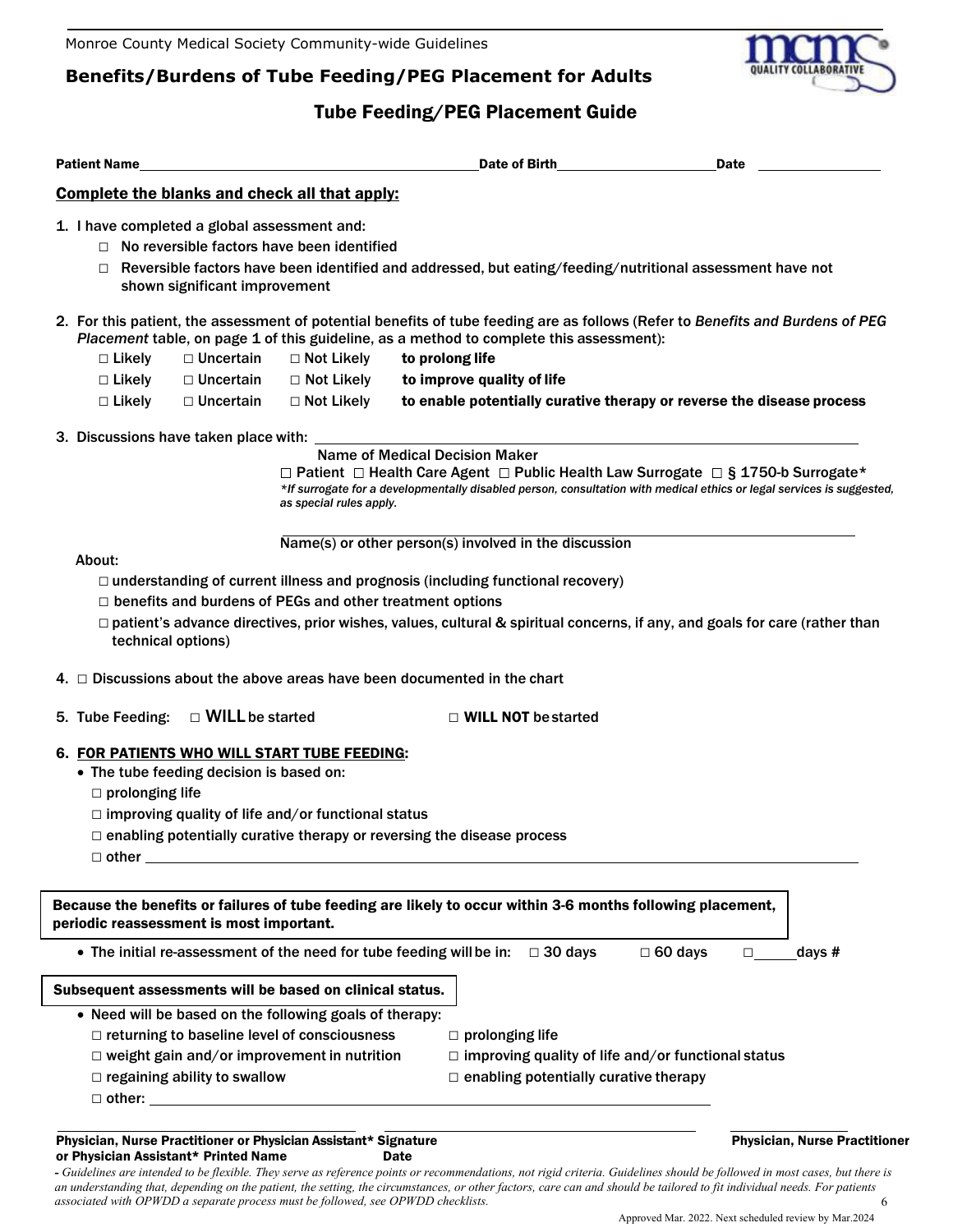

### Resources for Physicians, Nurse Practitioners and Physician **Assistants**

### American Geriatrics Society

o [Position Statement](http://geriatricscareonline.org/ProductAbstract/american-geriatrics-society-feeding-tubes-in-advanced-dementia-position-statement/CL017) - Feeding Tubes in Advanced Dementia (2014)

### [Choosing Wisely](http://www.choosingwisely.org/)*[®](http://www.choosingwisely.org/)*

*Choosing Wisely®* is an initiative of the American Board of Internal Medicine Foundation to help clinicians and patients engage in conversations to reduce overuse of tests and procedures, and support patients in their efforts to make smart and effective care choices. More than 70 [specialty society partners](http://www.choosingwisely.org/about-us/partners/) have released recommendations with the intention of facilitating wise decisions about the most appropriate care based on a patients' individual situation.

o The [American Academy of Hospice and Palliative Medicine](http://www.choosingwisely.org/societies/american-academy-of-hospice-and-palliative-medicine/) and the [American Geriatric Society](http://www.choosingwisely.org/societies/american-geriatrics-society/) listed this recommendation as #1 of their top 5 in 2013, the first year of the Choose Wisely Campaign:

*Don't RECOMMEND percutaneous feeding tubes in individuals with advanced dementia. Instead, offer oral assisted feedings.*

o The [American Medical Directors Association](http://www.choosingwisely.org/amda-releases-second-round-of-potentially-unnecessary-medical-tests-procedures-as-part-of-the-abim-foundations-choosing-wisely-campaign/) - The Society for Post-Acute and Long-Term Care Medicine (AMDA) listed this recommendation as #1 of their top 5 in 2013, the first year of the Choose Wisely Campaign:

*Don't INSERT percutaneous feeding tubes in individuals with advanced dementia.*

*Instead, offer oral assisted feedings.*

### Clinical Frailty Scale (CFS)©

Geriatric Medicine Research, Dalhousie University, Halifax, Canada. Permission granted to copy the Clinical Frailty Scale for research and education purposes only. For more information on the CFS:<https://www.dal.ca/sites/gmr/our-tools/clinical-frailty-scale.html>

### [CompassionAndSupport.org](https://compassionandsupport.org/)

Anyone can suddenly face serious life-threatening illness and death. People should plan ahead, know their choices, and share their wishes. This can help with making sound decisions. Patients deserve to be treated with dignity, respect and compassion and to receive care that is focused on their goals. Families deserve to receive support. CompassionAndSupport.org aims to engage, educate and empower patients, families and professionals on issues related to advance care planning, health care proxies, palliative care, and pain management.

### [MOLST.org](https://molst.org/)

The Medical Orders for Life-Sustaining Treatment (MOLST) program is designed to improve the quality of care seriously ill people receive at the end of life. MOLST is based on the patient's current health status, prognosis, and goals for care. The discussion emphasizes shared medical decision-making that helps the patient understand what can and cannot be accomplished. The result is a set of medical orders that must be honored by all health care professionals in all settings. MOLST.org aims to engage, educate and empower patients, families and professionals on MOLST, New York's endorsed National POLST Paradigm Program. Medical orders related to feeding tubes is included. See [https://molst.org/how-to](https://molst.org/how-to-complete-a-molst/molst-form/feeding-tubes/)[complete-a-molst/molst-form/feeding-tubes/](https://molst.org/how-to-complete-a-molst/molst-form/feeding-tubes/)

Authority of Nurse Practitioners under Current NYS Law (2018, 2019) [https://molst.org/ethics-laws/advance-care](https://molst.org/ethics-laws/advance-care-planning/authority-of-nurse-practitioners-and-current-nys-law/)[planning/authority-of-nurse-practitioners-and-current-nys-law/](https://molst.org/ethics-laws/advance-care-planning/authority-of-nurse-practitioners-and-current-nys-law/) Accessed March 19, 2020 Authority of Physician Assistants under Current NYS Law (2020) [https://molst.org/ethics-laws/proposed](https://molst.org/ethics-laws/proposed-legislation/authority-of-physician-assistants-under-current-nys-law/)[legislation/authority-of-physician-assistants-under-current-nys-law/](https://molst.org/ethics-laws/proposed-legislation/authority-of-physician-assistants-under-current-nys-law/) Accessed March 19, 2020

NYSDOH MOLST Checklists: [https://www.health.ny.gov/professionals/patients/patient\\_rights/molst/](https://www.health.ny.gov/professionals/patients/patient_rights/molst/)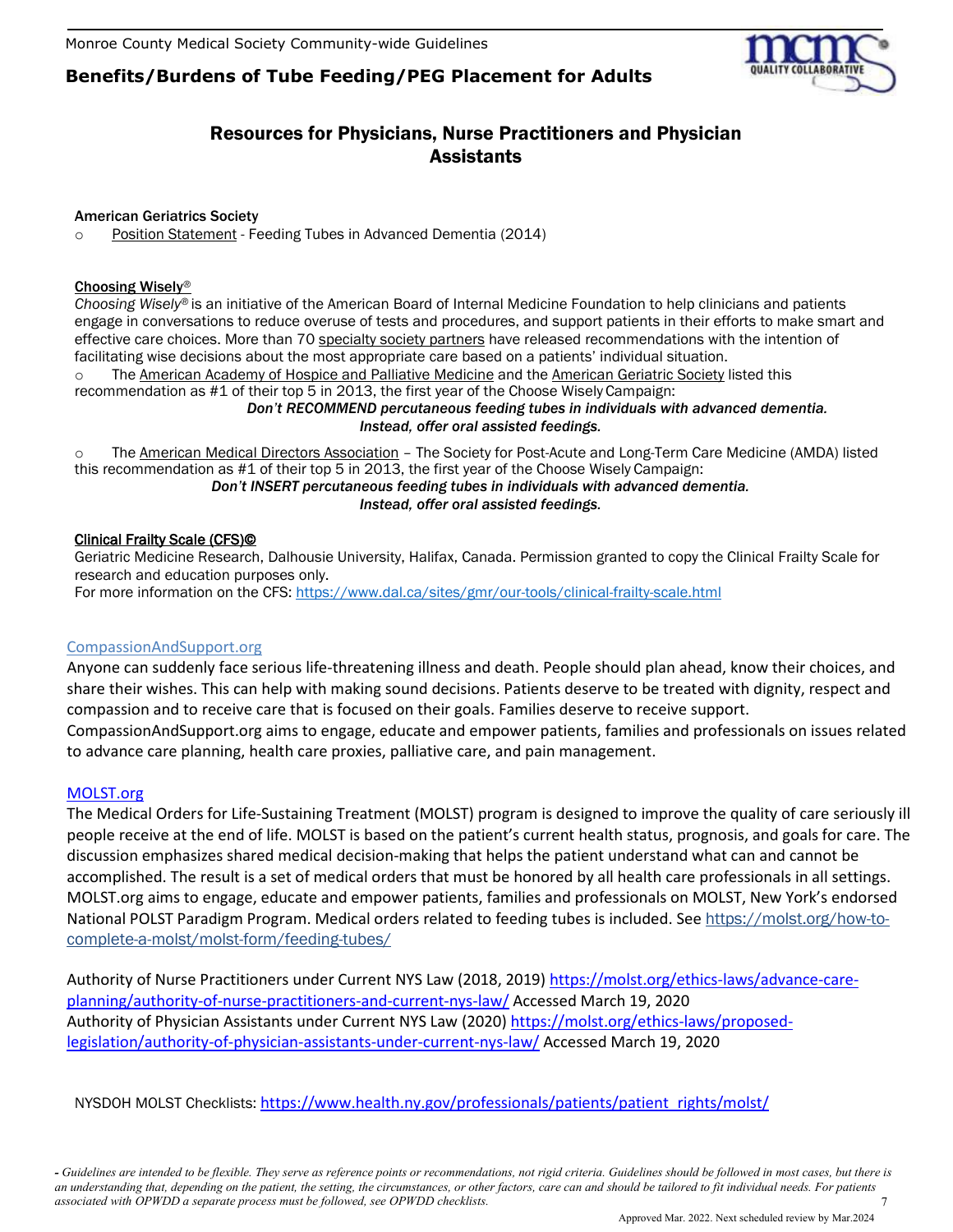

OPWDD MOLST Legal Requirements Checklist for Individuals with Developmental Disabilities [https://opwdd.ny.gov/opwdd\\_resources/information\\_for\\_clinicians/documents/molst-checklist](https://opwdd.ny.gov/opwdd_resources/information_for_clinicians/documents/molst-checklist)

### Professional Society Statements

American Gastroenterological Association. American Gastroenterological Association Medical Position Statement: Guidelines for the Use of Enteral Nutrition. Gastroenterology. 1995;108:1280-1301 [http://www.gastrojournal.org/article/0016-5085\(95\)90230-9/pdf](http://www.gastrojournal.org/article/0016-5085(95)90230-9/pdf)

American Geriatrics Society Feeding Tubes in Advanced Dementia Position Statement. American Geriatrics Society Ethics Committee and Clinical Practice and Models of Care Committee Disclosures. J Am Geriatr Soc. 2014;62(8):1590-1593.

American Academy of Hospice and Palliative Medicine. Five Things Physicians and Patients Should Question. *Choosing Wisely®* is an initiative of the ABIM Foundation. 2013 Feb[. http://www.choosingwisely.org/societies/american-academy-of](http://www.choosingwisely.org/societies/american-academy-of-hospice-and-palliative-medicine/)[hospice-and-palliative-medicine/](http://www.choosingwisely.org/societies/american-academy-of-hospice-and-palliative-medicine/)

American Medical Directors Association (AMDA). Altered nutritional status in the long-term care setting. Columbia (MD): American Medical Directors Association (AMDA).2010. 35 p[. http://www.guideline.gov/content.aspx?id=32490](http://www.guideline.gov/content.aspx?id=32490)

American Medical Directors Association. Ten Things Physicians and Patients Should Question. *Choosing Wisely®* is an initiative of the ABIM Foundation. 2013 September (1-5) and 2015 March (6-10); rationale for #8 updated 2015 July <http://www.choosingwisely.org/societies/amda-the-society-for-post-acute-and-long-term-care-medicine/>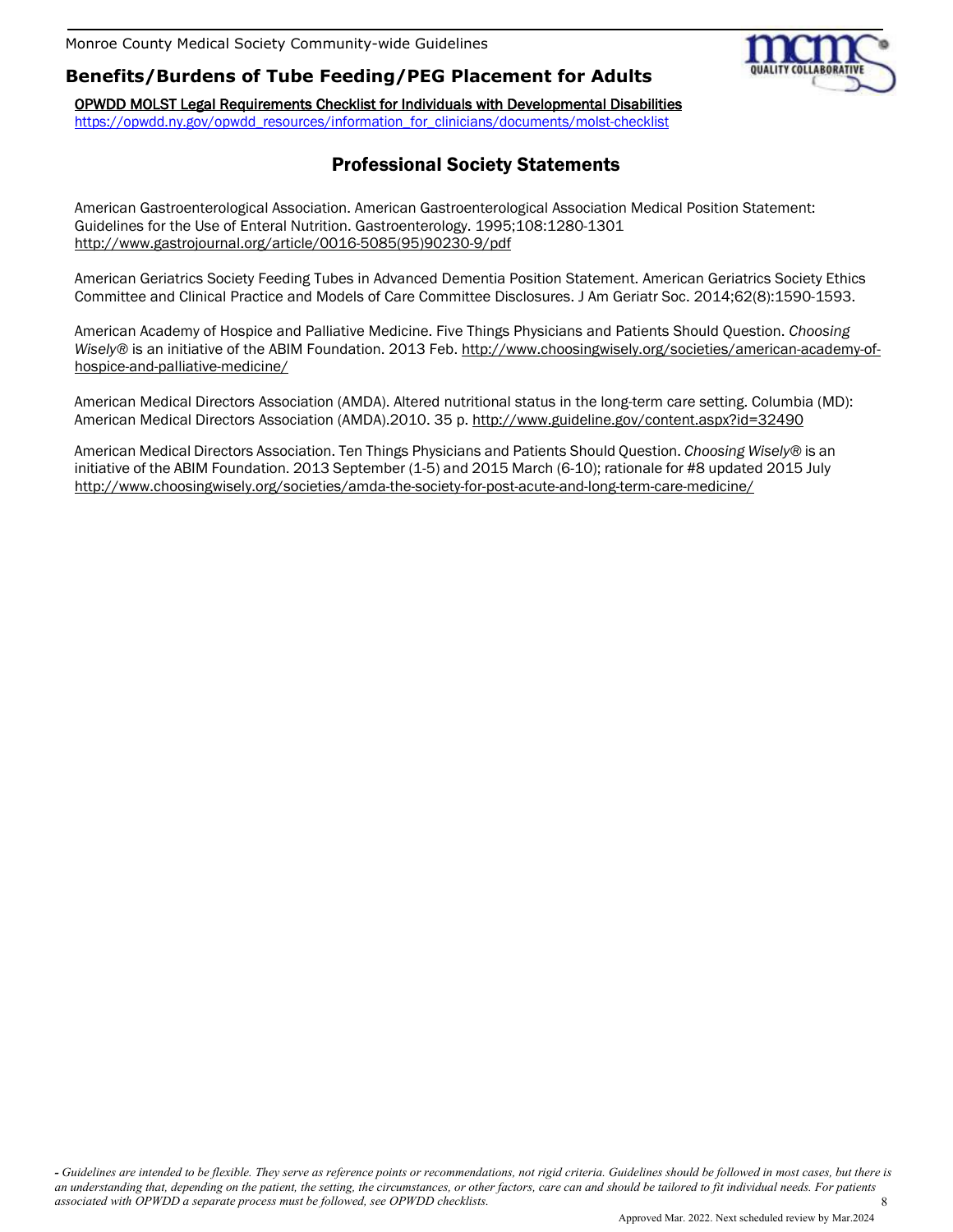

### Resources for Patients

#### [ALS Association](http://www.alsa.org/als-care/resources/publications-videos/factsheets/feeding-tubes.html)

Provides information about feeding tubes for people with ALS and caregivers.

### [Choosing Wisely](http://www.choosingwisely.org/)*[®](http://www.choosingwisely.org/)*

*Choosing Wisely®* is an initiative of the American Board of Internal Medicine Foundation to help physicians and patients engage in conversations to help make wise decisions about the most appropriate care based on a patients' individual situation. Consumer Reports is a partner in this effort and works with more than 70 specialty societies to create patient educational material about what care is best for them and the right questions to ask their physicians.

o Information about feeding tubes for people with Alzheimer's. Developed in cooperation with the American Academy of Hospice and Palliative Medicine and the American Geriatrics Society.

[English](http://consumerhealthchoices.org/wp-content/uploads/2013/05/ChoosingWiselyFeedingTubeAGS-ER.pdf) version [Spanish](http://consumerhealthchoices.org/wp-content/uploads/2013/05/ChoosingWiselyFeedingTubeAGS-ES.pdf) version

#### [CompassionAndSupport.org](https://compassionandsupport.org/)

Anyone can suddenly face serious life-threatening illness and death. People should plan ahead, know their choices, and share their wishes. This can help with making sound decisions. Patients deserve to be treated with dignity, respect and compassion and to receive care that is focused on their goals. Families deserve to receive support. CompassionAndSupport.org aims to engage, educate and empower patients, families and professionals on issues related to advance care planning, health care proxies, palliative care, and pain management.

#### [MOLST.org](https://molst.org/)

The Medical Orders for Life-Sustaining Treatment (MOLST) program is designed to improve the quality of care seriously ill people receive at the end of life. MOLST is based on the patient's current health status, prognosis, and goals for care. The discussion emphasizes shared medical decision-making that helps the patient understand what can and cannot be accomplished. The result is a set of medical orders that must be honored by all health care professionals in all settings. MOLST.org aims to engage, educate and empower patients, families and professionals on MOLST, New York's endorsed National POLST Paradigm Program. Medical orders related to feeding tubes is included. See<https://molst.org/how-to-complete-a-molst/molst-form/feeding-tubes/>

**Health in Aging Foundation** (Foundation of the American Geriatric Society) Recommendations on the use of feeding tubes in people with advanced dementia.

### University of North Carolina Palliative Care Program

- o Making Choices: Feeding Options for Patients with [Dementia](http://decisionaid.ohri.ca/docs/das/Feeding_Options.pdf) Decision aid that explains feeding options for people with dementia. (PowerPoint)
- o [Helps educate families about feeding problems in people with dementia](https://vimeo.com/51776155) (video)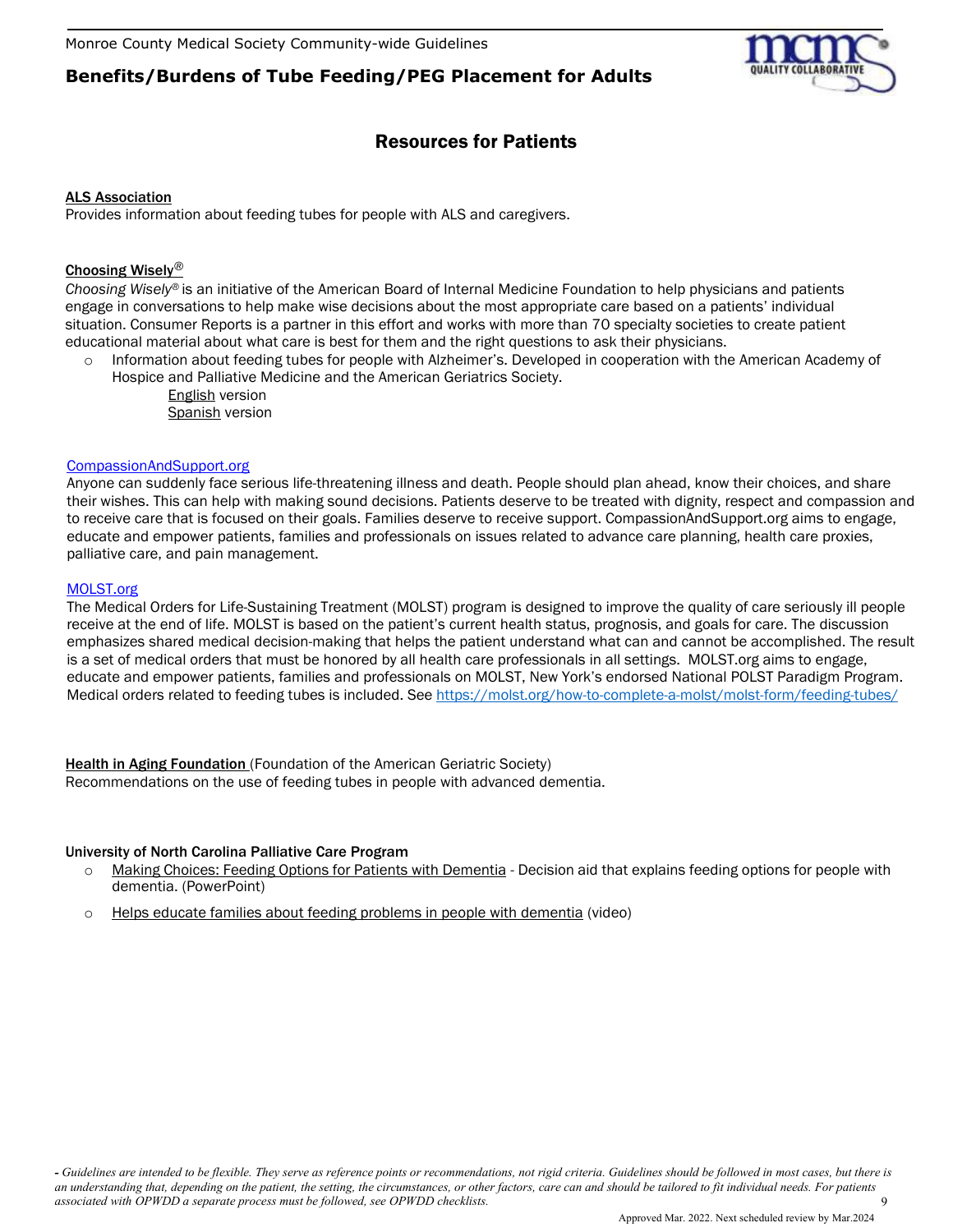

### Recursos para pacientes

#### [ALS Association](http://www.alsa.org/als-care/resources/publications-videos/factsheets/feeding-tubes.html)

Esta asociación facilita información sobre las sondas de alimentación a las personas con esclerosis lateral amiotrófica (ELA o ALS, por sus siglas en inglés) y a sus cuidadores.

#### [Choosing Wisely](http://www.choosingwisely.org/)[®](http://www.choosingwisely.org/)

*Choosing Wisely®* es una iniciativa lanzada por el American Board of Internal Medicine Foundation (Panel Estadounidense de la Fundación de Medicina Interna) con el objetivo de propiciar la comunicación entre los médicos y los pacientes a fin de que tomen decisiones acertadas con respecto a la asistencia médica más adecuada para cada paciente en función de la situación particular. Consumer Reports colabora en esta iniciativa y trabaja con más de 70 sociedades especializadas con el objeto de crear materiales educativos para los pacientes sobre la atención médica que más se ajusta a sus necesidades y sobre las preguntas que pueden hacer a los médicos.

o Información sobre las sondas de alimentación para personas con la enfermedad de Alzheimer. Documento elaborado en cooperación con la American Academy of Hospice and Palliative Medicine (Academia Estadounidense de Hospicio y Medicina Paliativa) y la American Geriatrics Society (Sociedad Estadounidense de Geriatría).

> Versión en *[inglés](http://consumerhealthchoices.org/wp-content/uploads/2013/05/ChoosingWiselyFeedingTubeAGS-ER.pdf)* Versión en [español](http://consumerhealthchoices.org/wp-content/uploads/2013/05/ChoosingWiselyFeedingTubeAGS-ES.pdf)

#### [CompassionAndSupport.org](https://compassionandsupport.org/)

Cualquier persona puede enfrentar repentinamente enfermedades graves que ponen en peligro la vida y la muerte. La gente debe planificar con anticipación, conocer sus decisiones y compartir sus deseos. Esto puede ayudar a tomar decisiones acertadas. Los pacientes merecen ser tratados con dignidad, respeto y compasión y recibir atención enfocada en sus metas. Las familias merecen recibir apoyo. CompassionAndSupport.org tiene como objetivo involucrar, educar y empoderar a los pacientes, familias y profesionales en temas relacionados con la planificación de la atención avanzada, los representantes de atención médica, los cuidados paliativos y el manejo del dolor.

[Health in Aging Foundation](http://www.healthinagingfoundation.org/haf_news/recommendations-on-the-use-of-feeding-tubes-in-people-with-advanced-dementia/) (Fundación de la Sociedad Estadounidense de Geriatría) Esta fundación ofrece recomendaciones sobre el uso de las sondas de alimentación para personas con demencia avanzada.

#### Programa de cuidados paliativos de la Universidad de Carolina del Norte

- o Toma de decisiones: opciones de [alimentación](http://decisionaid.ohri.ca/docs/das/Feeding_Options.pdf) para los pacientes con demencia: presentación de ayuda para la toma de decisiones que explica las opciones de alimentación disponibles para las personas con demencia(PowerPoint).
- o [Información para las familias sobre los problemas de alimentación de las personas con demencia](https://vimeo.com/51776155) (video).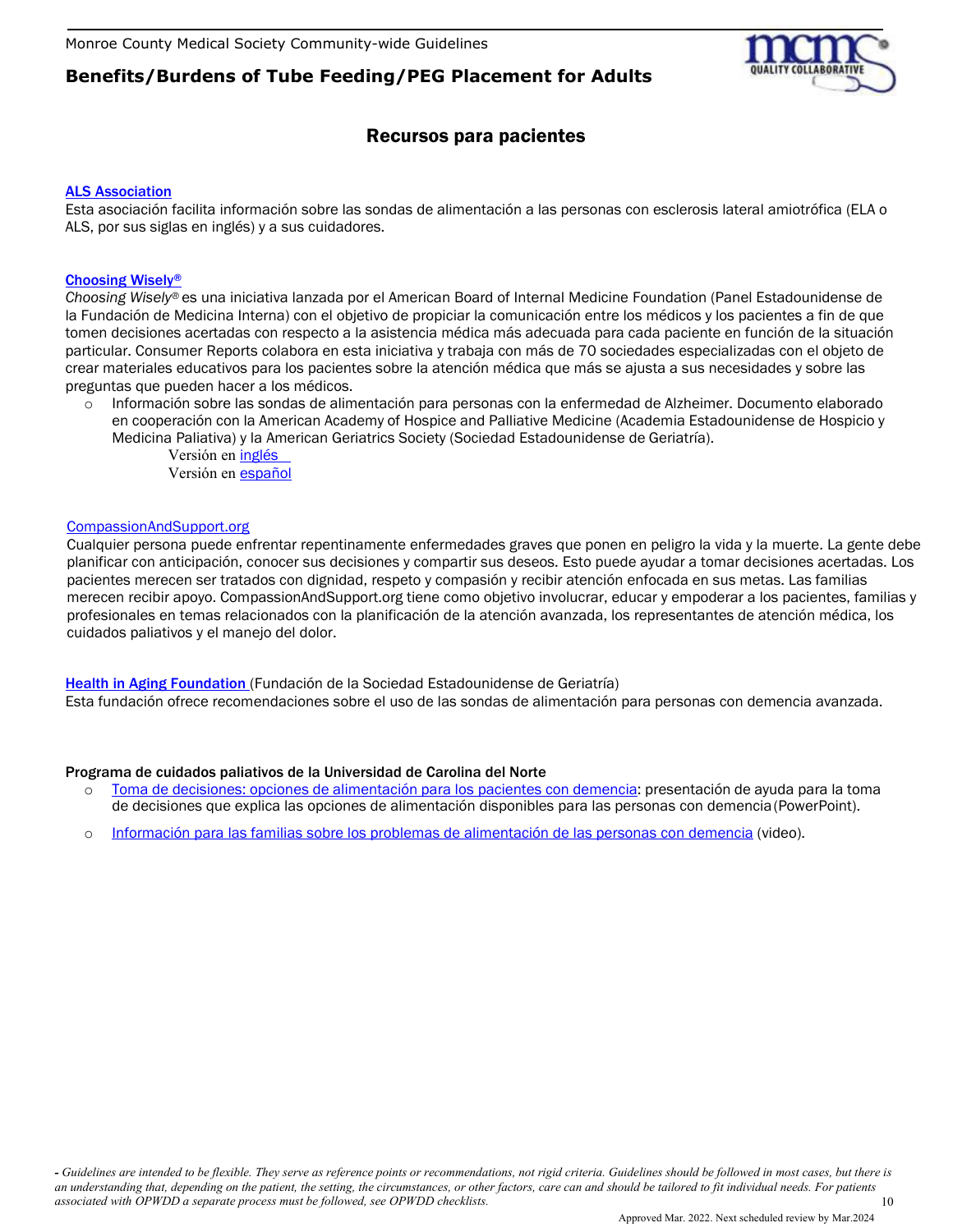

### Patient/Family/Clinician Information To Help You Make a Decision About Tube Feeding/PEG Placement

### Problems Swallowing/Eating

People who have a serious illness or are weak may sometimes have problems getting the nourishment we think they need for their body to function properly. Eating and/or swallowing become difficult. When this occurs, the doctor will try to find out what is causing the problem. If treatment or changes in the environment can be made to address this problem, the doctor will see that these changes are made. If the problem cannot be addressed through these changes, the doctor will likely talk to the person and his or her family about tube feeding. One tube feed procedure involves placement of a PEG tube, a feeding tube placed through the skin into the stomach through a small hole in the abdomen.

### Discussions with the Doctor about Tube Feeding

Before discussing tube feeding fully, the doctor will ask the person who is sick (or their loved ones if that person cannot make a decision for themselves) about whether or not tube feeding is a procedure that they might be interested in. Some people have very strong feelings about tube feeding and often they have discussed their feelings with loved ones. The doctor will ask about whether the sick person has done any advance care planning whether they have completed a health care proxy or living will. The doctor will ask if the person has had any prior discussions with loved ones about health care preferences in situations like these. Making a decision about tube feeding is often a difficult decision.

If you are making this decision for your loved one, it is important to distinguish what it is they would want for themselves if they could decide for themselves, and to separate that wish from what you would wish for them. It is their wish that should form the basis of the decision.

### The Tube Feeding Decision

There are many aspects that need to be considered when making a decision about tube feeding. It is important to consider the advantages, disadvantages and other considerations of feeding tube placement. It is also important to look at the advantages, disadvantages and other considerations to continuation of hand feeding.

The questions you might ask in regard to this decision are: Will my loved one live longer, or possibly die sooner, as a result of having a PEG tube placed? Will the quality of their life improve, and will that quality of life be something they would value? Will placing a PEG allow for treatment that is likely to cure their underlying illness?

For example, using tube feeding for a person who had a stroke but was in good health prior to having it will lead to different results than using a tube feeding for a person who has Alzheimer's disease.

Emotions often play a large role in the decision to tube feed. Feelings of guilt about "not doing everything in your power" to help the person and pressure from others may affect the decision-making process. Finally, personal beliefs regarding tube feeding influence the decision as well. Health care spokespersons and family members have many questions to consider in making a decision about tube feeding. People who choose not to have tube feedings can be kept comfortable with small sips of liquid and lubrication of their mouths and lips. Most patients will not experience greater comfort because of tube feedings being started. Exceptions to this include some patients with acute injuries that impair their ability to swallow and some people with early cancers of the head and neck and esophagus.

If you and your family members have conflicting views about whether or not the person should have a tube feed placed, it is important to ask for help in making the decision. The doctor is available to meet with all family members together if this might be helpful. Perhaps a discussion with the chaplain or faith leader may help as well.

### Tube Feeding Procedure

Placing a PEG tube usually takes about 15 minutes. It involves a number of steps. Liquid food is put into a bag that is delivered into the stomach through this tube.

Tube feeding can be done for a limited amount of time. When the decision is made to place the feeding tube, a decision can also be made that the use of the tube will be reviewed in 1 month or 2 or 3 to see if it is still the right thing to do. If i t is felt that the original goals of tube feeding are not met, then a new decision can be made to discontinue the tube feeding.

### Alternatives to Tube Feeding

Continuing to feed by mouth (feeding orally) is an option to inserting a PEG. Feeding by mouth also has its advantages and disadvantages. Eating allows a person the ability to enjoy the taste of food and have increased social interaction with others. However, is usually requires a longer period of time to feed someone who has problems eating or swallowing.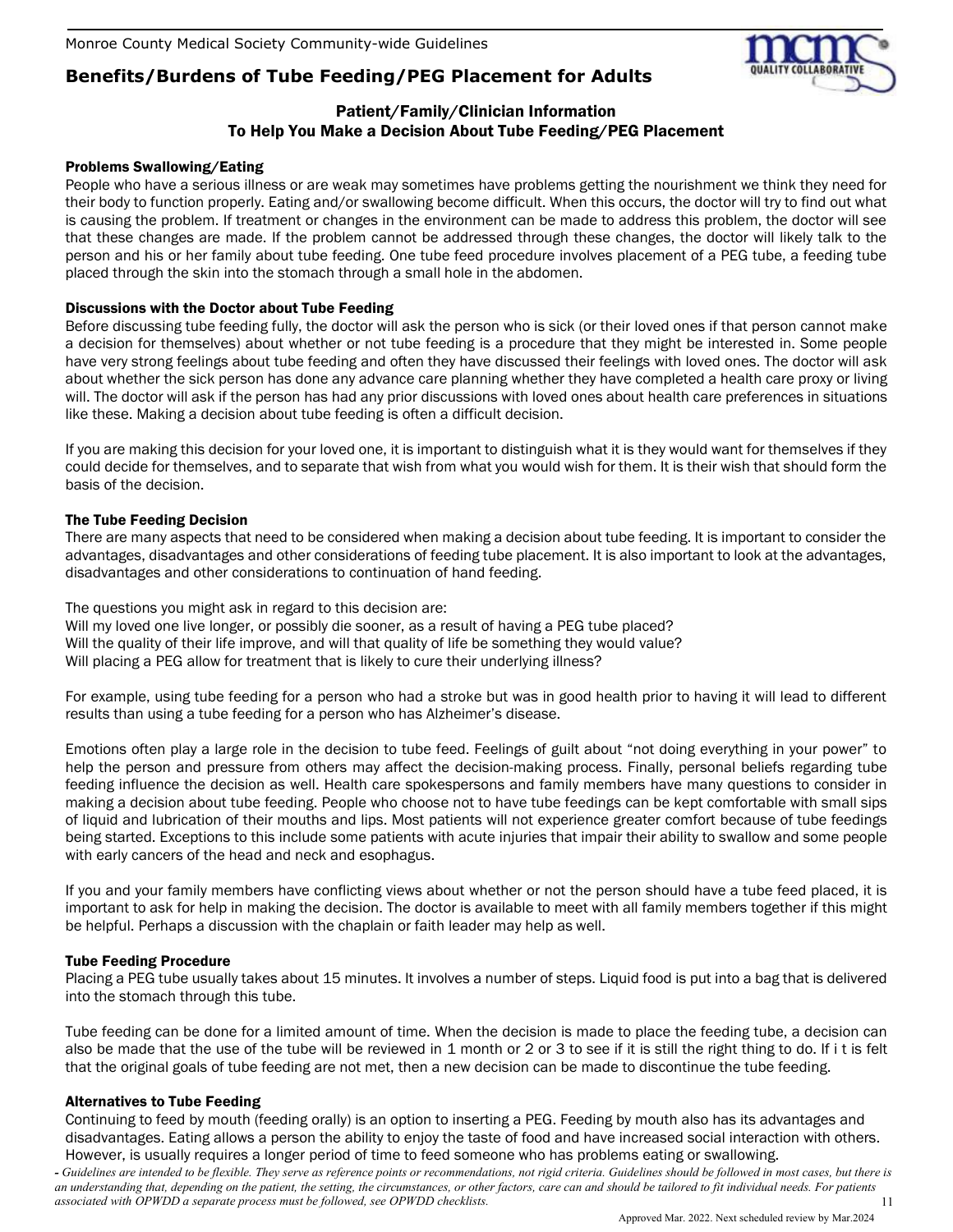

#### Información para pacientes, familias y médicos clínicos Ayuda para tomar decisiones sobre la alimentación por sonda o colocación de sonda de GEP

#### Dificultad para tragar o comer

Las personas que padecen una enfermedad grave o que tienen una salud frágil a veces tienen dificultad para conseguir los nutrientes que creemos que necesitan para que sus cuerpos funcionen correctamente. Cuando comer o tragar se convierte en una labor difícil, el médico tratará de identificar la causa del problema. Si se pueden realizar tratamientos o ajustes en el entorno para solucionar este problema, el médico se asegurará de tomar las medidas necesarias. Si el problema no se puede solucionar a través de dichas medidas, lo más probable es que el médico hable con el paciente y su familia sobre la posibilidad de usar una sonda de alimentación. Un procedimiento de alimentación por sonda conlleva la colocación de una sonda de GEP (gastrostomía endoscópica percutánea); esto es, una sonda de alimentación que se introduce en el estómago a través de un pequeño orificio en el abdomen.

#### Conversaciones con el médico sobre la alimentación por sonda

Antes de explicar con detalle la alimentación por sonda, el médico le preguntará al paciente (o a sus seres queridos si el paciente no puede tomar una decisión por sí mismo) si está interesado en el procedimiento de alimentación por sonda. Algunas personas tienen una opinión muy clara sobre la alimentación por sonda y con frecuencia la comparten con sus seres queridos. El médico preguntará si el paciente ha realizado algún tipo de planificación anticipada de cuidados, si tiene un representante para cuidados médicos o si ha redactado un testamento vital. Asimismo, preguntará si el paciente ha hablado alguna vez con sus seres queridos acerca de sus preferencias de asistencia médica en ese tipo de situaciones. Determinar si se desea seguir una alimentación por sonda suele ser una decisión difícil.

Para tomar este tipo de decisión por un ser querido, es importante saber discernir qué es lo que el paciente querría si pudiera tomar dicha decisión por sí mismo, así como ser capaz de separar la voluntad del paciente de lo que uno desea para este. La decisión debería tomarse en función del deseo del paciente.

#### La decisión sobre la alimentación por sonda

A la hora de tomar una decisión sobre la alimentación por sonda, se han de tener muchos aspectos en cuenta. Es importante considerar las ventajas, desventajas y otras consideraciones en relación con la colocación de la sonda de alimentación. Asimismo, es importante analizar las ventajas, desventajas y otras consideraciones de continuar la alimentación por vía oral.

A la hora de tomar este tipo de decisión, uno puede hacerse las siguientes preguntas:

¿La vida de mi ser querido se alargará o se acortará como resultado de la colocación de una sonda de GEP?

¿Mejorará su calidad de vida? ¿Valoraría mi ser querido dicha calidad de vida?

¿Colocarle una sonda de GEP podría hacer posible la administración de un tratamiento que cure la enfermedad subyacente?

Por ejemplo, la alimentación por sonda dará resultados diferentes en una persona que ha sufrido un derrame cerebral pero que antes disfrutaba de una buena salud que en una persona que tiene la enfermedad de Alzheimer.

Las emociones suelen jugar un papel importante a la hora de decidir si se desea colocar una sonda de alimentación. Los sentimientos de culpa, como "no hacer todo lo que está en el poder de uno" para ayudar al paciente, y la presión de fuentes externas puede afectar al proceso de toma de decisiones. Por último, la opinión personal sobre la alimentación por sonda también influye en la decisión. Los representantes para cuidados médicos y los familiares deben tener en cuenta muchos aspectos antes de tomar una decisión sobre la alimentación por sonda. Las personas que optan por no seguir una alimentación por sonda pueden llevar una vida cómoda ingiriendo líquidos con pequeños sorbos y lubricándose la boca y los labios. La mayoría de los pacientes no sienten una mayor comodidad si se les coloca una sonda de alimentación. Existen algunas excepciones, como pacientes con lesiones graves que merman su capacidad para tragar y personas con cáncer incipiente de cabeza, cuello y esófago.

Si usted y sus familiares no se ponen de acuerdo en si al paciente se le debería colocar una sonda de alimentación o no, es importante pedir ayuda para tomar una decisión. El médico estaría dispuesto a reunirse con todos los miembros de la familia si de este modo pudiera ayudar en la toma de decisiones. Hablar con un capellán o guía religioso también puede resultar de ayuda.

#### El procedimiento de la alimentación por sonda

La colocación de una sonda de GEP suele llevar alrededor de quince minutos y comprende una serie de pasos. Se colocan alimentos líquidos en una bolsa y se introducen en el estómago a través de la sonda.

La alimentación por sonda puede realizarse durante un periodo de tiempo limitado. Una vez que se ha tomado la decisión de colocar la sonda de alimentación, también se puede decidir que se examine el uso de la sonda tras uno, dos o tres meses de su colocación para ver si sigue siendo la decisión correcta. Si se determina que no se están cumpliendo los objetivos originales de la alimentación por sonda, se puede tomar una nueva decisión para interrumpir el procedimiento.

#### Alternativas a la alimentación por sonda

Seguir realizando una alimentación por la boca (por vía oral) es una alternativa a la inserción de una sonda de GEP. La alimentación por vía oral también tiene sus ventajas y desventajas. Comer aporta placer al paciente al poder saborear los alimentos y mejora su interacción social con otras personas. Sin embargo, por lo general lleva más tiempo alimentar a personas que tienen dificultades para comer o tragar.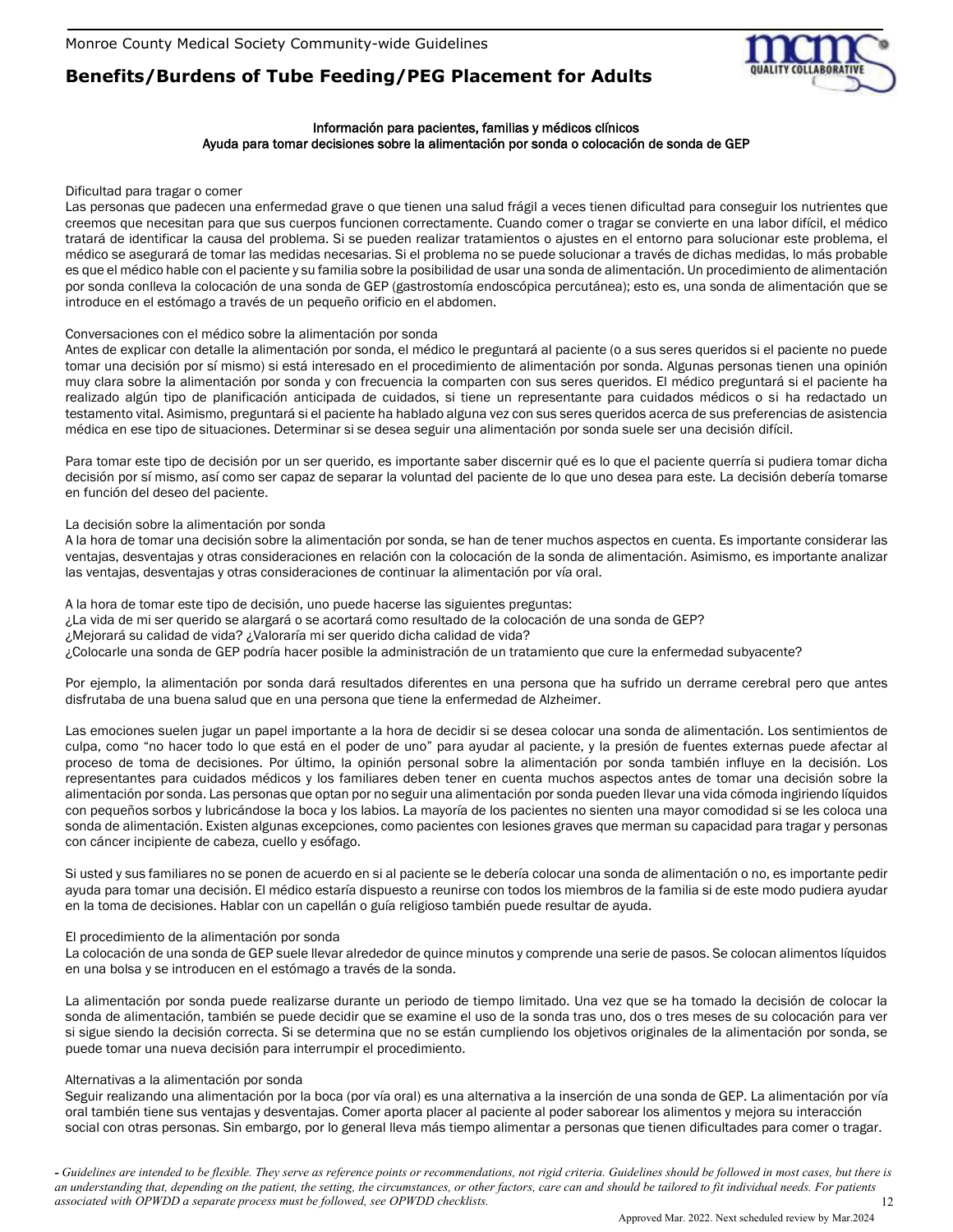### Patient/Family/Clinician Information Benefits and Burdens of Tube Feeding/PEG Placement

### GOALS FOR CARE

| <b>DISEASES</b>                                                                                              | <b>Prolongs Life</b>                             | <b>Improves Quality of</b><br><b>Life or Functional</b><br>Ability <sup>3</sup> | <b>Enables a Cure or</b><br><b>Reverses the Disease Process</b> |
|--------------------------------------------------------------------------------------------------------------|--------------------------------------------------|---------------------------------------------------------------------------------|-----------------------------------------------------------------|
| <b>Stroke</b><br>(good health in general<br>before this)                                                     | Likely                                           | Up to 25% regain<br>ability to swallow                                          | Not Likely                                                      |
| <b>Stroke</b><br>(in poor health<br>before this)                                                             | Likely in the short<br>term<br>Not likely in the | Not Likely                                                                      | Not Likely                                                      |
| Neurodegenerative<br><b>Disease</b><br>[for example,<br>Amyotrophic Lateral<br>Sclerosis (ALS)] <sup>1</sup> | long term<br>Likely                              | Uncertain                                                                       | Not Likely                                                      |
| <b>Persistent Vegetative</b><br>State (PVS) <sup>2</sup>                                                     | Likely                                           | Not Likely                                                                      | Not Likely                                                      |
| Advanced Organ Failure                                                                                       | Not Likely                                       | Not Likely                                                                      | Not Likely                                                      |
| Frailty                                                                                                      | Not Likely                                       | Not Likely                                                                      | Not Likely                                                      |
| <b>Advanced Dementia</b>                                                                                     | Not Likely                                       | Not Likely                                                                      | Not Likely                                                      |
| <b>Advanced Cancer</b>                                                                                       | Not Likely                                       | Not Likely                                                                      | Not Likely                                                      |

This information is based predominately on a consensus of current expert opinion. It is not exhaustive. There are always patients who provide exceptions to the rule.

1. A severe disease affecting the brain and spinal cord.

2. Person with severe brain damage with no awareness.

3. Ability to do things like eating, dressing, going to the bathroom without assistance.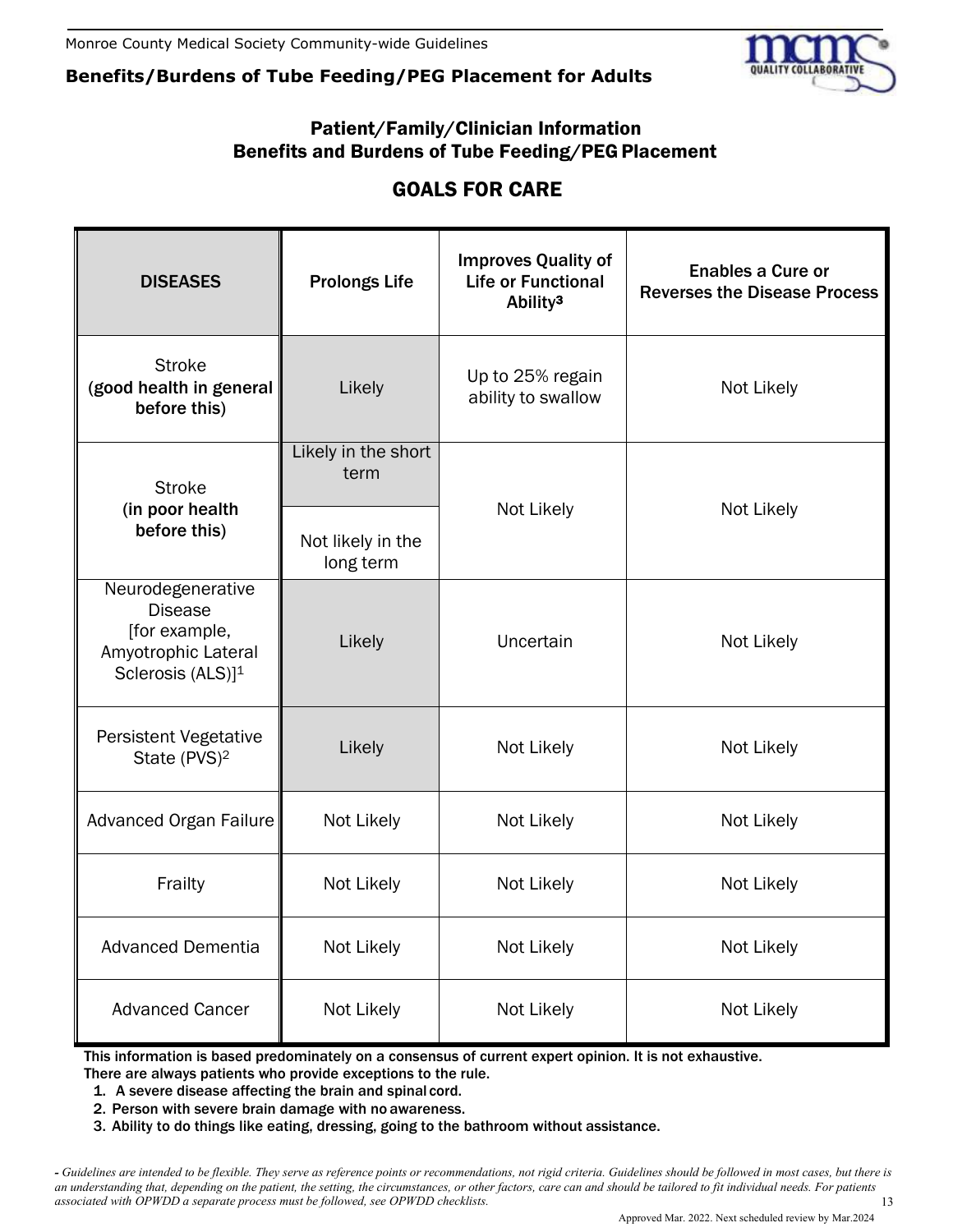

### Hoja informativa para el paciente/familia/el clínico Beneficios y dificultades del Alimentación por tubo/PEG

## ETAS PARA EL CUIDADO

| <b>ENFERMEDADES</b>                                                                                                                      | Prolonga la vida               | Mejora la calidad de<br>vida o habilidad<br>funcional <sup>3</sup> | Permite la cura o<br>revierte el proceso de la<br>enfermedad |
|------------------------------------------------------------------------------------------------------------------------------------------|--------------------------------|--------------------------------------------------------------------|--------------------------------------------------------------|
| Derrame cerebral<br>(buena salud en general<br>antes de esto)                                                                            | Probable                       | Posibilidad de<br>recuperar la habilidad<br>de tragar de hasta 25% | Poco probable                                                |
| Derrame cerebral<br>(salud pobre antes de                                                                                                | Probable a corto<br>plazo      | Poco probable                                                      | Poco probable                                                |
| esto)                                                                                                                                    | Poco probable a<br>largo plazo |                                                                    |                                                              |
| Neurodegenerativas<br><b>Esclerosis Lateral</b><br>[por ejemplo, esclerosis<br>lateral amiotrófica (EAL-<br>ALS en inglés)] <sup>1</sup> | Probable<br>Incierto           |                                                                    | Poco probable                                                |
| Estado vegetativo<br>persistente (EVP) <sup>2</sup>                                                                                      | Probable                       | Poco probable                                                      | Poco probable                                                |
| Fallo avanzado de los<br>órganos                                                                                                         | Poco probable                  | Poco probable                                                      | Poco probable                                                |
| <b>Debilidad</b><br>Poco probable                                                                                                        |                                | Poco probable                                                      | Poco probable                                                |
| Poco probable<br>Demencia avanzada                                                                                                       |                                | Poco probable                                                      | Poco probable                                                |
| Cáncer avanzado<br>Poco probable                                                                                                         |                                | Poco probable                                                      | Poco probable                                                |

Esta información se basa principalmente en un consenso de la opinión actual de expertos. De ninguna manera es exhaustiva. Siempre hay pacientes cuya experiencia provee excepciones a la regla.

- 1. Una enfermedad grave que afecta el cerebro o la médula espinal
- 2. Persona con daño cerebral grave sin conciencia
- 3. Habilidad de hacer cosas tales como comer, vestirse, ir al baño sin asistencia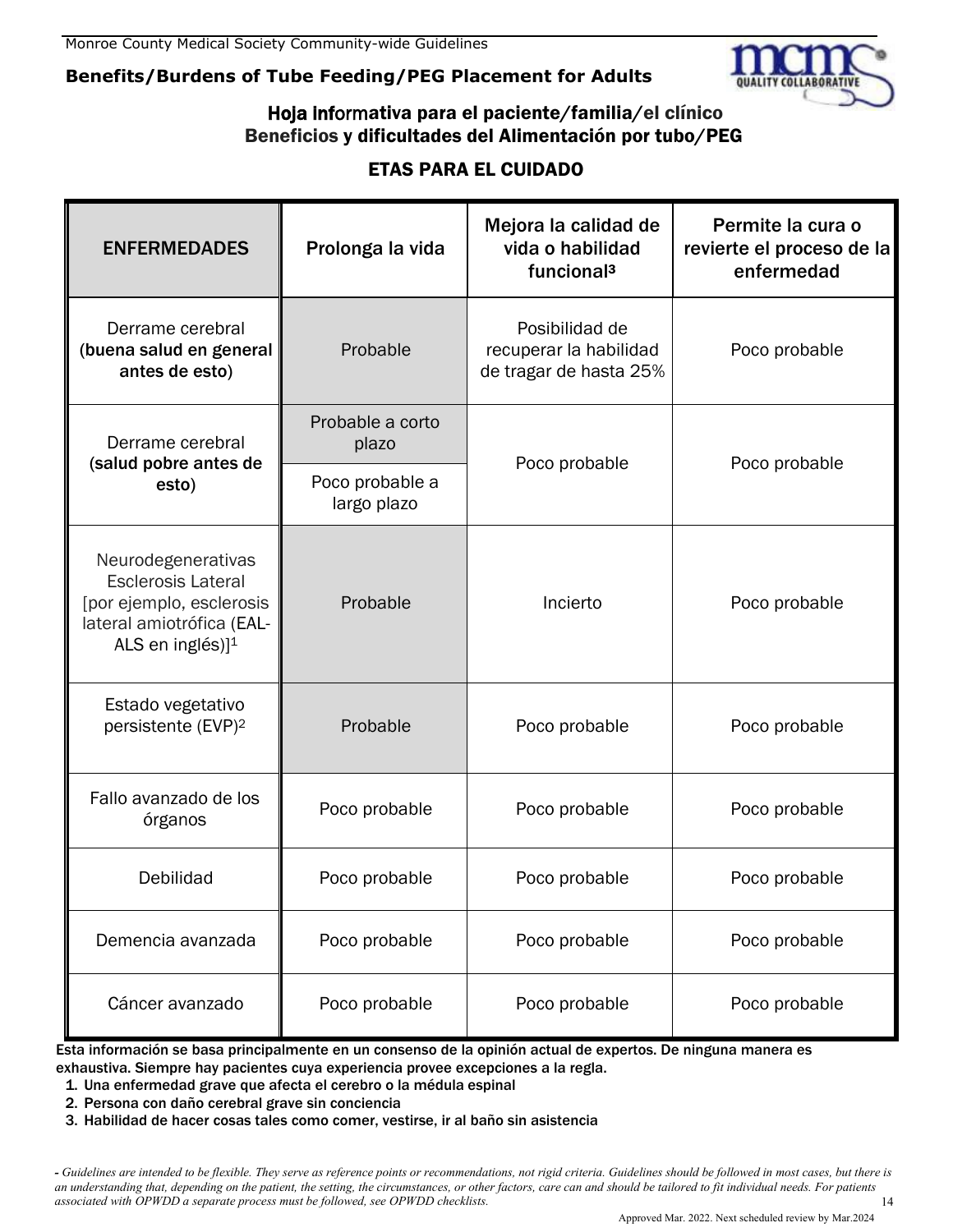

### References

Anis M, Abid S, Jafri W et al. Acceptability and outcomes of the Percutaneous Endoscopic Gastrostomy (PEG) tube placement – patients' and care givers' perspectives. BMC Gastroenterology 2006; 6:37.

Bankhead, R., et al. A.S.P.E.N. Enteral Nutrition Practice Recommendations. Journal of Parenteral Nutrition. 2009; 33:163- 165. <http://pen.sagepub.com/content/33/2/122.full.pdf>

Bannerman E, Pendlebury J, Phillips F, Ghosh S. A Cross-Sectional and Longitudinal Study of Health-related Quality of Life after Percutaneous Gastrostomy. Eur J Gastroenterol Hepatol. 2000 Oct;12(10):1101-9.

Bannerman E, Phillips F, Pendlebury J, Ghosh S. Cross-Sectional and Prospective Studies of Nutritional Indices after Percutaneous Gastrostomy. Eur J Gastroenterol Hepatol. 2001 Nov;13(11):1315-21.

Barrett JS, Shepherd, SJ, Gibson, PR. Strategies to Manage Gastrointestinal Symptoms Complicating Enteral Feeding. Journal of Parenteral and Enteral Nutrition. 2009; 33:21-26. <http://pen.sagepub.com/content/33/1/21.abstract>

Braun U. Rabeneck, L, McCullough L, et al. Decreasing Use of Percutaneous Endoscopic Gastrostomy Tube Feeding for Veterans with Dementia – Racial Differences Remain. JAGS 2005 53:242-248.

Brett AS, Dementia, Gastrostomy Tubes, and Mortality. Arch Intern Med. 2001 Oct 22;161(19):2385-6. Brett AS, Rosenberg JC. The Adequacy of Informed Consent for Placement of Gastrostomy Tubes. Arch Intern Med. 2001 Mar 12;161(5):745-8.

Callahan CM, Haag KM, Weinberger M, Tierney WM, Buchanan NN, Stump TE, Nisi R. Outcomes of Percutaneous Endoscopic Gastrostomy Among Older Adults in a Community Setting. J Am Geriatr Soc. 2000 Sep;48(9):1048-54.

Callahan CM, Haag KM, Buchanan NN, Nisi R. Decision-making for Percutaneous Endoscopic Gastrostomy Among Older Adults in a Community Setting. J Am Geriatr Soc. 1999 Sept;47(9):1105-9.

Dennis M. Nutrition After Stroke. Br Med Bull. 2000;56(2):466-75.

Doig G, Simpson, F, Finfer S. et al. Effect of Evidence-Based Feeding Guidelines on Mortality of Critically Ill Adults: A Cluster Randomized Control Trial. JAMA. 2008;300 (23):2731-2741.

Dwolatzky T, Berezovski S, Friedmann R, et al. A Prospective Comparison of the Use of Nasogastric and Percutaneous Endoscopic Gastrostomy Tubes for Long-term Enteral Feeding in Older People. Clin Nutr. 2001 Dec 20;(6):535-40.

Baird EA et al. Early Prediction of Stroke Recovery: A Three-Item Scale for Early Prediction of Stroke Recovery. Lancet 2001; 357:2095-2099.

Elia M, Stratton RJ, Holden C, et al.; Committee of the British Artificial Nutrition Survey (BANS). Home Enteral Tube Feeding Following Cerebrovascular Accident. Clin Nutr. 2001 Feb 20;(1):27-30.

Finucane TE, Christmas C, Travis K. Tube Feeding in Patients with Advanced Dementia: A Review of the Evidence. JAMA. 1999 Oct 13;282(14):1365-70.

Finucane TE, Christmas C, Leff BA. Tube feeding in dementia: how incentives undermine health care quality and patient safety. Journal of American Medical Directors Association. 2007; 8:205-208. <http://www.ncbi.nlm.nih.gov/pubmed/17498602>

Genao L, White H, Twersky J. The clinical course of advanced dementia. New England Journal of Medicine. 2010; 362:363- 364.

Gessert CE, Mosier MC, Brown EF, et al. Tube feeding in nursing home residents with severe and irreversible cognitive impairment. Journal of American Geriatric Society. 2000; 48:1593-1600. <http://www.ncbi.nlm.nih.gov/pubmed/11129748>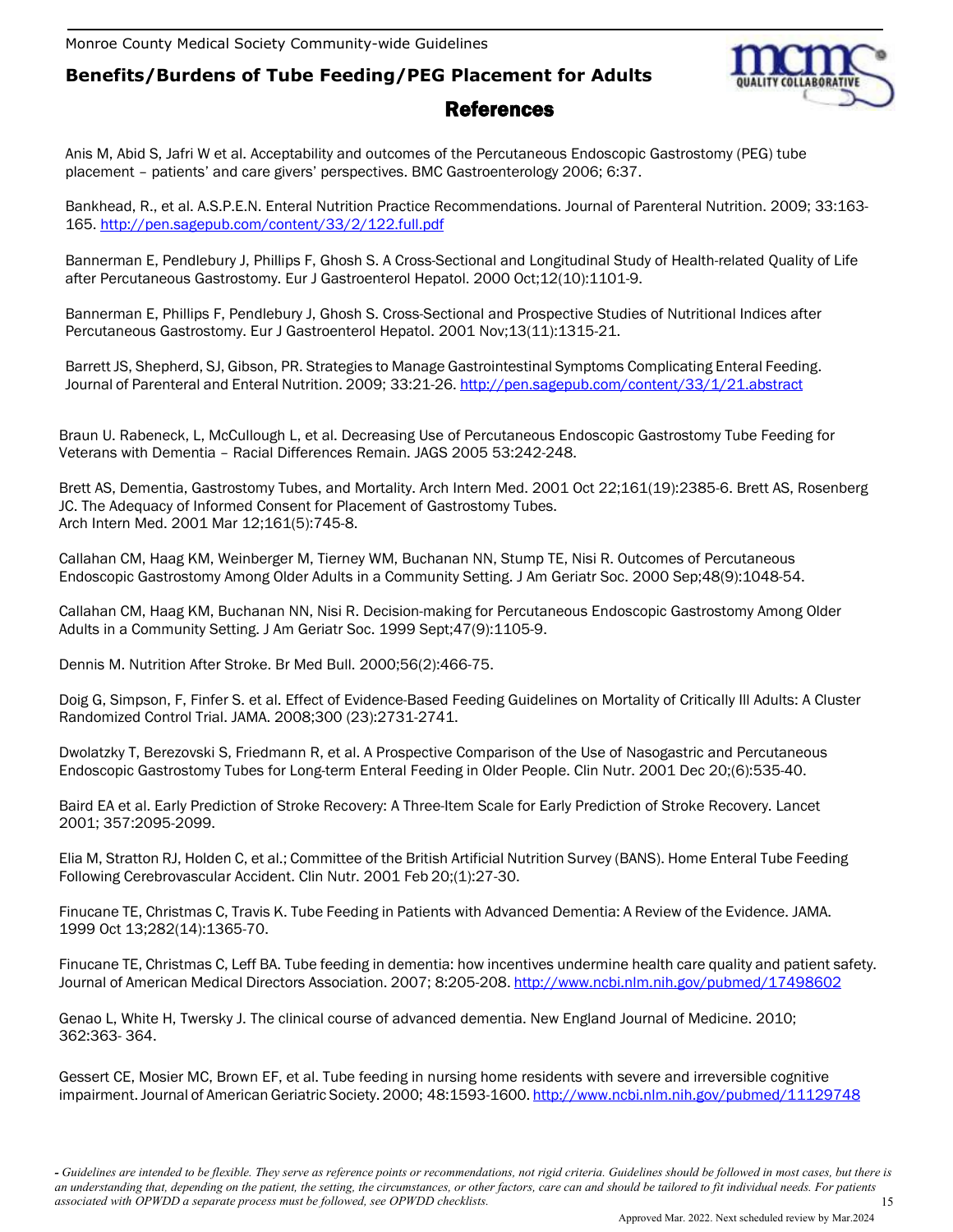

### References, cont'd.

Grant MD, Rudberg MA, Brody JA. Gastrostomy Placement and Mortality Among Hospitalized Medicare Beneficiaries. JAMA. 1998 Jun 24; 279(24):1973-6.

Graham I, Logan J, O'Connor A. et al. A Qualitative Study of Physicians Perceptions of Three Decision Aids. Patient Education and Counseling. Patient Educ Couns. 2003 Jul;50(3):279-83<http://www.ncbi.nlm.nih.gov/pubmed/12900100>

Hallenbeck J, Weissman D. Fast Fact and Concept #10: Tube Feed or Not Tube Feed? Journal of Palliative Medicine. 2002 Dec; Vol. 5, No. 6: 909-910.

Holloway R, Benesch C, Burgin WS, Zentner J. Palliative Care in Stroke. Department of Neurology and Department of Community and Preventive Medicine, University of Rochester School of Medicine, Rochester, New York. January 12, 2005 Manuscript.

James A, Kapur K, Hawthorne. Long-term Outcome of Percutaneous Endoscopic Gastrostomy Feeding in Patients with Dysphagic Stroke. Age and Aging. 1998 Nov;27(6):671-6.

Johnston D, Tham T, Mason M. Death after PEG: results of the National Confidential Enquiry into Patient Outcome and Death. Gastrointestinal Endoscopy 2008;68 (2):223-227.

Kobayashi K, Cooper GS, Grant MD, Rudberg MA. Gastrostomy placement and mortality among hospitalized Medicare beneficiaries. Gastrointest Endosc. 1999 Jun;49(6):810-1.

Lopez RP, Amella EJ, Strumpf NE, et al. The influence of nursing home culture on the use of feeding tubes. Archives of Internal Medicine. 2010; 170:83-88.

Meier DE, Ahronheim JC, Morris J, et al. High short-term mortality in hospitalized patients with advanced dementia: lack of benefit of tube feeding. Archives of Internal Medicine. 2001; 161:594-599.

Mitchell SL, Teno JM, Roy J, Kabumoto G, Mor V. Clinical and Organizational Factors Associated with Feeding Tube Use Among Nursing Home Residents with Advanced Cognitive Impairment. JAMA. 2003 July 2;290(1):73-80.

Mitchell SL, Buchanan JL, Littlehale S, Hamel MB. Tube-feeding versus hand-feeding nursing home residents with advanced dementia: a cost comparison. J Am Med Dir Assoc. 2003 Jan-Feb;4(1):27-33.

Mitchell SL. Financial Incentives for Placing Feeding Tubes in Nursing Home Residents with Advanced Dementia. J Am Geriatr Soc. 2003 Jan;51(1):129-31.

Mitchell SL, Tetroe J, O'Connor AM. A Decision Aid for Long-term Tube Feeding in Cognitively Impaired Older Persons. J Am Geriatr Soc. 2001 Mar;49(3):313-6.

Mitchell SL, Tetroe JM. Survival After Percutaneous Endoscopic Gastrostomy Placement in Older Persons. J Gerontol A Biol Sci Med Sci. 2000 Dec;55(12): M735-9.

Mitchell SL, Berkowitz RE, Lawson FM, Lipsitz LA. A Cross-National Survey of Tube-Feeding Decisions in Cognitively Impaired Older Persons. J Am Geriatr Soc. 2000 Apr;48(4):391-7.

Mitchell SL, Kiely DK, Gillick MR. Nursing home characteristics associated with tube feeding in advanced cognitive impairment. Journal of American Geriatric Society. 2003; 51:75-79. [http://www.ncbi.nlm.nih.gov/pubmed/12534849.](http://www.ncbi.nlm.nih.gov/pubmed/12534849)

Modi S, Whetstone L, Cummings D. Influence of Patient and Physician Characteristics on Percutaneous Endoscopic Gastrostomy Tube Decision-Making. Journal of Palliative Medicine. 2007;10 (2):359-366.

Monteleoni C, Clark E. Using Rapid-Cycle Quality Improvement Methodology to Reduce Feeding Tubes in Patients with Advance Dementia: Before and After Study. BMJ. 2004 Aug 24;(329):491-94.

Murphy DJ, Santilli S. Elderly patients' preferences for long-term life support. Archives of Family Medicine, 1998;7:484-488.

*<sup>-</sup> Guidelines are intended to be flexible. They serve as reference points or recommendations, not rigid criteria. Guidelines should be followed in most cases, but there is an understanding that, depending on the patient, the setting, the circumstances, or other factors, care can and should be tailored to fit individual needs. For patients associated with OPWDD a separate process must be followed, see OPWDD checklists.* 16